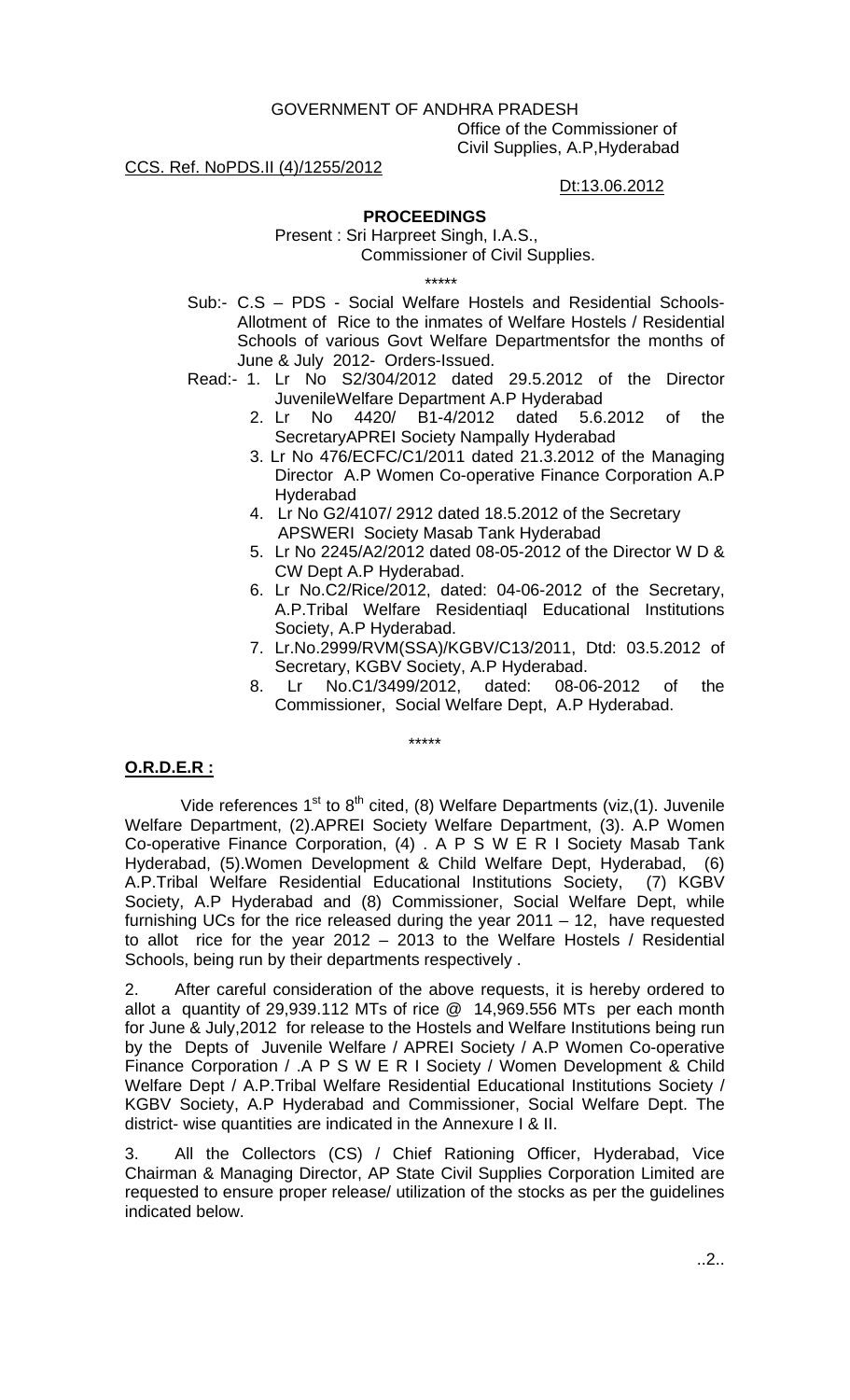- 1. Rice shall be released to the hostels / institutions taking into consideration closing stocks available as on the preceding date to the date on which the release order for rice is issued.
- 2. Rice shall be released duly arriving at the requirement @ 500 gms per day per inmate i.e 15 kgs per head per month @ Rs. 400/- per qtl up to  $10<sup>th</sup>$  class and @ 600gms per day i.e., 18 kgs per month per head beyond 10<sup>th</sup> class students.
- 3. Rice should be released by the AP State Civil Supplies Corporation Limited to the nominee of the department whose specimen signatures are duly attested by the district officer of the concerned department.
- 4. Rice allotted should be properly utilized for the purpose for which it is meant for.
- 5 Misuse and diversion of rice meant for consumption of the inmates of the Government welfare hostels / institutions will be viewed very seriously and stern action will be taken against the persons responsible for misuse / diversion.
- 6. The departments shall make arrangements for transport of rice from MLS point to Hostel / Institution point on their own.
- 7. Acknowledgement in token of receipt of stocks released for previous monthshould be obtained from the nominees of the department and filed in MLS point, before release of stocks for the allocation month is done.
- 8. It should be ensured that good quality of rice conforming to FAQ specifications should be released to avoid quality complaints.
- 9 The District Managers of AP State Civil Supplies Corporation Limited shall render proper accounts for the stocks released.

]The Vice Chairman & Managing Director, AP State Civil Supplies Corporation Limited, Hyderabad is requested to issue instructions to the District Managers, AP State Civil Supplies Corporation Limited for release of rice to the hostels run by Government welfare departments and other Government welfare institutions .

Encl: Annexure I & II

# **Sd/- Harpreet Singh**

COMMISSIONER OF CIVIL SUPPLIES

**To:** 

All Collectors (CS) / Chief Rationing Officer, Hyderabad. The Vice Chairman & Managing Director, A.P.S.C.S.C. Ltd., Hyderabad **Copy to:**  All District Supply Officers The Secretary APSWERI Society Masab Tank Hyderabad. The Managing Director A.P Women Co-operative Finance Corporation A.P Hyderabad The Director, Juvenile Welfare & Correctional Services and Welfare of Street Children Department A.P, Hyderabad. The Secretary, A.P.S.W.R.E.I.S., A.P., Hyderabad.. The Secretary, A.P.R.E.I.S., A.P., Hyderabad. The Director WD & CW Department A.P Hyderabad. The Commr, S.W Dept, / The Secry, KGBV Society, A.P, Hyderabad / The Secy, T.W. R.E.I.S., A.P., Hyderabad. The Principal Secretary to C.M., A.P., Hyderabad. The P.S. to Minister [A, H, CA, F & CS], A.P., Hyderabad. PA to CCS / DCS / Stock File / Spare.

//Attested//

Deputy Director (PDS)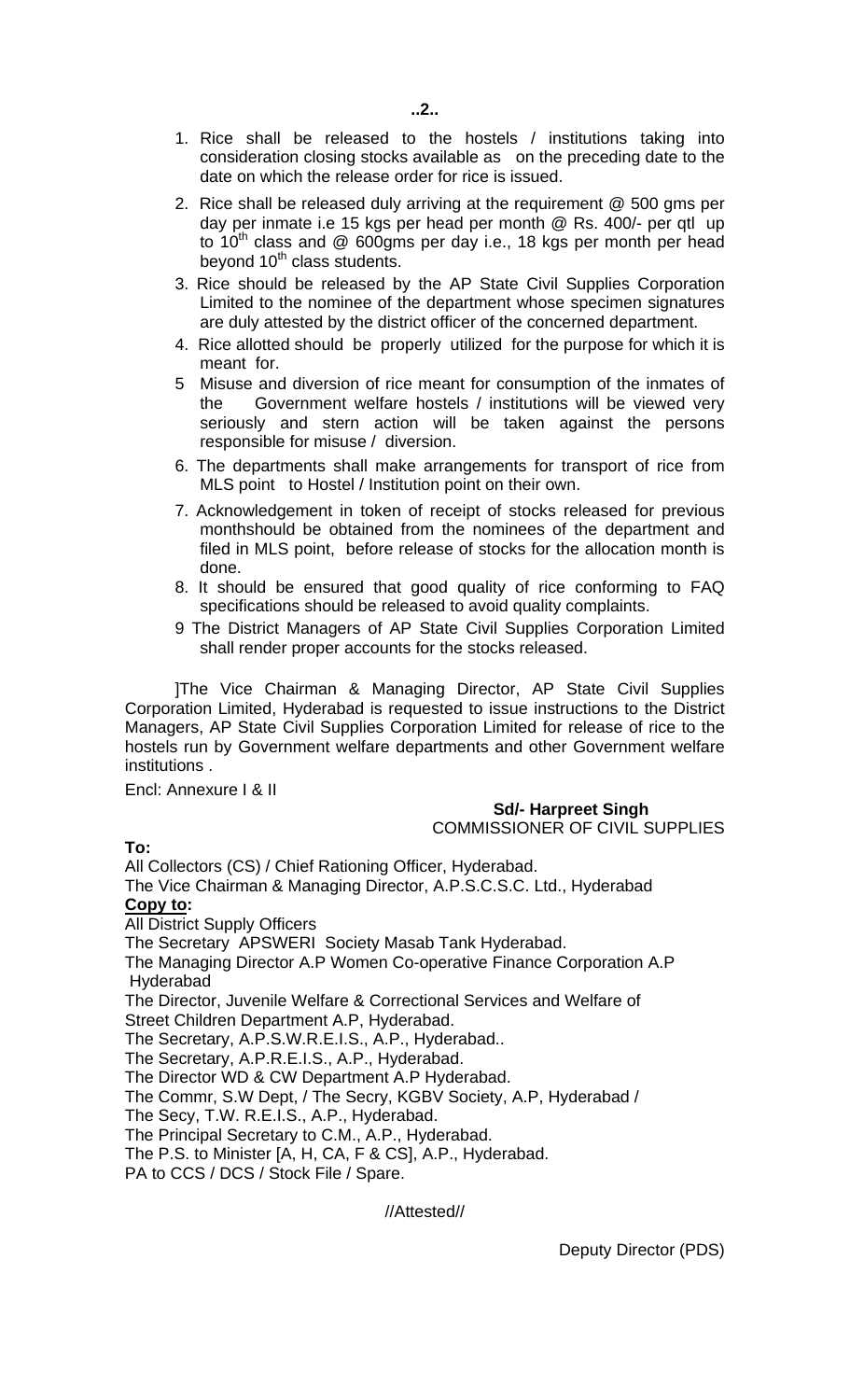|       | <b>ANNEXURE -</b>                                                                                        |                                       |                    |                                                                                |                                             |                    |                                                                                |                                   |                    |                                                                                |                                       |                           |                                                                                 |                                                                                                                                                |                           |                                                                               |                                        |                    |                                                                                 |                                          |                    |                                                                                |         |
|-------|----------------------------------------------------------------------------------------------------------|---------------------------------------|--------------------|--------------------------------------------------------------------------------|---------------------------------------------|--------------------|--------------------------------------------------------------------------------|-----------------------------------|--------------------|--------------------------------------------------------------------------------|---------------------------------------|---------------------------|---------------------------------------------------------------------------------|------------------------------------------------------------------------------------------------------------------------------------------------|---------------------------|-------------------------------------------------------------------------------|----------------------------------------|--------------------|---------------------------------------------------------------------------------|------------------------------------------|--------------------|--------------------------------------------------------------------------------|---------|
|       |                                                                                                          |                                       |                    |                                                                                |                                             |                    |                                                                                |                                   |                    |                                                                                |                                       |                           |                                                                                 | STATEMENT SHOWING THE DEPARTMENT - WISE SCHOOLS/INSITUTIONS, STRENGTH AND REQUIREMENT OF RICE FOR THE YEAR 2012 - 2013 (FOR JUNE & JULY, 2012) |                           |                                                                               |                                        |                    |                                                                                 |                                          |                    |                                                                                |         |
|       |                                                                                                          |                                       |                    |                                                                                |                                             |                    |                                                                                |                                   |                    |                                                                                |                                       |                           |                                                                                 |                                                                                                                                                |                           |                                                                               |                                        |                    |                                                                                 |                                          |                    |                                                                                |         |
|       |                                                                                                          |                                       |                    | A.P.Women's Co-op Finance                                                      |                                             | <b>APSWREI</b>     |                                                                                |                                   | Juvenile Welfare   |                                                                                |                                       |                           |                                                                                 | Andhra Pradesh Residential Instituition Society                                                                                                |                           |                                                                               |                                        |                    | <b>WD &amp; CW Department</b>                                                   |                                          |                    |                                                                                | Total   |
| SI.No | <b>Name of the District</b>                                                                              | No.of<br>Schools/<br>Institutio<br>ns | Actual<br>Strength | Reauiremen<br>t of Rice @<br>15/18<br>kgs.per<br>intimate<br>month (in<br>MTs) | No.of<br><b>Schools</b><br>Institutic<br>ns | Actual<br>Strength | Requireme<br>nt of Rice<br>@ 15/18<br>kgs.per<br>intimate<br>month (in<br>MTs) | No.of<br>Schools/<br>Institutions | Actual<br>Strenath | Requireme<br>nt of Rice<br>@15/18<br>kgs.per<br>intimate<br>month ( in<br>MTs) | No.of<br>Schools/<br>Institutio<br>ns | Actual<br><b>Strenath</b> | Reauireme<br>nt of Rice<br>@ 15/18<br>kgs.per<br>intimate<br>nonth ( in<br>MTs) | No.of<br>Schools/<br>Institutions                                                                                                              | Actual<br><b>Strenath</b> | Requireme<br>nt of Rice<br>@15/18<br>kgs.per<br>intimate<br>month (in<br>MTs) | No.of<br>Schools/<br>Institutiol<br>ns | Actual<br>Strenath | Requireme<br>nt of Rice<br>@ 15/18<br>kgs.per<br>intimate<br>nonth ( in<br>MTs) | No.of<br>School<br>s/<br>Institut<br>ons | Actual<br>Strength | Requireme<br>nt of Rice<br>@ 15/18<br>kgs.per<br>intimate<br>month (in<br>MTs) |         |
|       | Hostel/Res.Schools/Children<br>Institution<br><b>KGB Schools</b><br><b>Hostels / Instituion</b><br>Homes |                                       |                    |                                                                                |                                             |                    |                                                                                |                                   |                    |                                                                                |                                       |                           |                                                                                 |                                                                                                                                                |                           |                                                                               |                                        |                    |                                                                                 |                                          |                    |                                                                                |         |
|       | <b>SRIKAKULAM</b>                                                                                        |                                       | 100                | 1.5                                                                            | 13                                          | 6920               | 109.08                                                                         | $\Omega$                          | $\overline{0}$     | $\overline{0}$                                                                 |                                       | 1640                      | 24.6                                                                            | 8                                                                                                                                              | 1600                      | 24                                                                            | 3                                      | 180                | 2.7                                                                             | 2                                        | 150                | 2.7                                                                            | 164.58  |
|       | NZIANAGARAM!                                                                                             |                                       | 100                | 1.8                                                                            | 13                                          | 6720               | 105.12                                                                         | $\Omega$                          | $\Omega$           | $\Omega$                                                                       |                                       | 1880                      | 28.92                                                                           | 11                                                                                                                                             | 2200                      | 33                                                                            | 3                                      | 180                | 2.7                                                                             |                                          | 30                 | 0.54                                                                           | 172.08  |
|       | 3 VISAKHAPATNAM                                                                                          |                                       | 100                | 1.5                                                                            | 12                                          | 6360               | 100.2                                                                          | 4                                 | 550                | 6.29                                                                           |                                       | 2680                      | 40.2                                                                            | $\overline{7}$                                                                                                                                 | 1400                      | 21                                                                            | 5                                      | 300                | 4.5                                                                             | ∩                                        | $\Omega$           |                                                                                | 173.69  |
|       | 4 EAST GODAVARI                                                                                          |                                       | 100                | 1.5                                                                            | 16                                          | 8480               | 132                                                                            |                                   | 50                 | 0.45                                                                           |                                       | 1640                      | 24.6                                                                            | $\Omega$                                                                                                                                       | $\Omega$                  | $\Omega$                                                                      |                                        | 240                | 3.6                                                                             |                                          | 100                | 1.8                                                                            | 163.95  |
|       | 5 WEST GODAVARI                                                                                          |                                       | <b>200</b>         | 3.6                                                                            | $\mathbf{Q}$                                | 5160               | 80.28                                                                          |                                   | 300                | 0.45                                                                           |                                       | 1240                      | 18.6                                                                            | $\Omega$                                                                                                                                       | $\Omega$                  | $\Omega$                                                                      |                                        | 180                | 2.7                                                                             | っ                                        | 105                | 1.89                                                                           | 107.52  |
|       | 6 KRISHNA                                                                                                |                                       | 150                | 2.25                                                                           | 13                                          | 7120               | 110.64                                                                         | -1                                | 100                | 0.9                                                                            |                                       | 2840                      | 43.8                                                                            | $\Omega$                                                                                                                                       | $\Omega$                  | $\Omega$                                                                      |                                        | 330                | 4.95                                                                            | ∩                                        | $\Omega$           | $\sqrt{ }$                                                                     | 162.54  |
|       | 7 GUNTUR                                                                                                 |                                       | 250                | 4.5                                                                            | 18                                          | 7560               | 116.76                                                                         | $\Omega$                          | $\Omega$           | $\Omega$                                                                       |                                       | 2590                      | 40.74                                                                           | 8                                                                                                                                              | 1600                      | 24                                                                            |                                        | 200                | 3                                                                               |                                          | 60                 | 1.08                                                                           | 190.08  |
|       | 8 PRAKASAM                                                                                               |                                       | 150                | 2.25                                                                           | 18                                          | 8640               | 134.4                                                                          | $\Omega$                          | $\Omega$           | $\overline{0}$                                                                 |                                       | 1840                      | 27.6                                                                            | 15                                                                                                                                             | 3000                      | 45                                                                            |                                        | 210                | 3.15                                                                            | $\Omega$                                 | $\Omega$           | - 0                                                                            | 212.4   |
|       | 9 NELLORE                                                                                                |                                       | 100                | 1.5                                                                            | 15                                          | 8880               | 138.48                                                                         | $\Omega$                          | $\Omega$           | $\Omega$                                                                       | g                                     | 3600                      | 54.72                                                                           | $\boldsymbol{\Delta}$                                                                                                                          | 800                       | 12                                                                            |                                        | 300                | 4.5                                                                             |                                          | 150                | 2.7                                                                            | 213.9   |
|       | 10 CHITTOOR                                                                                              |                                       | 100                | 1.5                                                                            | 12                                          | 6800               | 106.8                                                                          | Δ                                 | 350                | 4.8                                                                            |                                       | 2360                      | 36.12                                                                           | 10                                                                                                                                             | 2000                      | 30                                                                            | 3                                      | 350                | 5.25                                                                            | 2                                        | 80                 | 1.44                                                                           | 185.91  |
|       | 11 ANANTHAPUR                                                                                            | $\Omega$                              |                    | $\Omega$                                                                       | 20                                          | 10640              | 165.84                                                                         |                                   | 50                 | 0.25                                                                           | 8                                     | 3480                      | 52.92                                                                           | 18                                                                                                                                             | 3600                      | 54                                                                            |                                        | 180                | 2.7                                                                             |                                          | 180                | 3.24                                                                           | 278.95  |
|       | 12 KADAPA                                                                                                |                                       | 100                | 1.5                                                                            | 16                                          | 7840               | 122.4                                                                          |                                   | 300                | 3                                                                              | -6                                    | 2400                      | 36                                                                              | 14                                                                                                                                             | 2800                      | 42                                                                            |                                        | 240                | 3.6                                                                             | ∩                                        | <sup>-</sup>       |                                                                                | 208.5   |
|       | 13 KURNOOL                                                                                               |                                       | 40                 | 0.6                                                                            | 24                                          | 9480               | 147                                                                            |                                   | 50                 | 0.49                                                                           | 11                                    | 4750                      | 72.66                                                                           | 10                                                                                                                                             | 2000                      | 30                                                                            |                                        | 220                | 3.3                                                                             | U                                        | $\Omega$           |                                                                                | 254.05  |
|       | 14 MAHABOOBNAGAR                                                                                         |                                       | 100                | 1.8                                                                            | 20                                          | 8880               | 138.48                                                                         | $\Omega$                          | $\mathbf{O}$       | $\overline{0}$                                                                 | 8                                     | 3440                      | 51.6                                                                            | 21                                                                                                                                             | 4200                      | 63                                                                            |                                        | 300                | 4.5                                                                             |                                          | 155                | 2.79                                                                           | 262.17  |
|       | 15 RANGAREDDY                                                                                            |                                       | 50                 | 0.75                                                                           | 17                                          | 8840               | 138.48                                                                         | $\Omega$                          | $\Omega$           | $\overline{0}$                                                                 |                                       | 1430                      | 22.14                                                                           | 7                                                                                                                                              | 1400                      | 21                                                                            |                                        | 240                | 3.6                                                                             |                                          | 240                | 4.32                                                                           | 190.29  |
|       | 16 HYDERABAD                                                                                             |                                       | 100                | 1.5                                                                            | 16                                          | 9480               | 148.2                                                                          | $\angle$                          | 900                | 6                                                                              | f                                     | 2320                      | 34.8                                                                            | $\Omega$                                                                                                                                       | $\Omega$                  | $\Omega$                                                                      |                                        | 270                | 4.05                                                                            | ี                                        | 545                | 9.81                                                                           | 204.36  |
|       | 17 MEDAK                                                                                                 |                                       | 150                | 2.7                                                                            | 12                                          | 6320               | 99.12                                                                          | $\Omega$                          | $\Omega$           | $\Omega$                                                                       | 10                                    | 4160                      | 62.4                                                                            | 18                                                                                                                                             | 3600                      | 54                                                                            |                                        | 240                | 3.6                                                                             | $\Omega$                                 | $\Omega$           |                                                                                | 221.82  |
|       | 18 NIZAMABAD                                                                                             |                                       | 300                | 4.5                                                                            | 35                                          | 12040              | 185.88                                                                         | $\overline{\mathbf{1}}$           | 50                 | 0.82                                                                           |                                       | 3070                      | 46.74                                                                           | 9                                                                                                                                              | 1800                      | 27                                                                            | 3                                      | 185                | 2.78                                                                            | U                                        | $\Omega$           |                                                                                | 267.72  |
|       | 19 ADILABAD                                                                                              |                                       | 100                | 1.5                                                                            | 11                                          | 6120               | 95.64                                                                          | $\Omega$                          | $\Omega$           | $\overline{0}$                                                                 |                                       | 1520                      | 22.8                                                                            | 8                                                                                                                                              | 1600                      | 24                                                                            |                                        | 230                | 3.45                                                                            | $\Omega$                                 | $\Omega$           |                                                                                | 147.39  |
|       | 20 KARIMNAGAR                                                                                            |                                       | <b>200</b>         | $\overline{3.6}$                                                               |                                             | 1760               | 28.08                                                                          | $\Omega$                          | $\Omega$           | $\Omega$                                                                       |                                       | 2680                      | 40.2                                                                            | 5                                                                                                                                              | 1000                      | $\overline{15}$                                                               |                                        | 180                | 2.7                                                                             | $\Omega$                                 | $\Omega$           | $\sqrt{ }$                                                                     | 89.58   |
|       | 21 WARANGAL                                                                                              |                                       | 300                | 5.4                                                                            | 20                                          | 9600               | 150                                                                            | $\overline{2}$                    | 150                | 1.67                                                                           | 8                                     | 3140                      | 48                                                                              | 5                                                                                                                                              | 1000                      | 15                                                                            |                                        | 280                | 4.2                                                                             | 2                                        | 145                | 2.61                                                                           | 226.88  |
|       | 22 KHAMMAM                                                                                               |                                       | 125                | 2.25                                                                           | 16                                          | 7920               | 123.6                                                                          | $\Omega$                          | $\overline{0}$     | $\overline{0}$                                                                 |                                       | 1840                      | 27.6                                                                            | Δ                                                                                                                                              | 800                       | 12                                                                            |                                        | 260                | 3.9                                                                             | U                                        | $\mathsf{C}$       |                                                                                | 169.35  |
|       | 23 NALGONDA                                                                                              | $\Omega$                              |                    | $\Omega$                                                                       | 12                                          | 6600               | 102.36                                                                         | $\Omega$                          | $\Omega$           | $\Omega$                                                                       |                                       | 3780                      | 57.6                                                                            | 18                                                                                                                                             | 3600                      | 54                                                                            |                                        | 180                | 2.7                                                                             | U                                        |                    |                                                                                | 216.66  |
|       | <b>TOTAL</b>                                                                                             | 21                                    | 2915               | 48                                                                             | 362                                         | 178160             | 2778.84                                                                        | 21                                | 2850               | 25.12                                                                          | 150                                   | 60320                     | 915.36                                                                          | 200                                                                                                                                            | 40000                     | 600                                                                           | 82                                     | 5475               | 82.13                                                                           | 22                                       | 1940               | 34.92                                                                          | 4484.37 |

**Sd/-Harpreet Singh Commissioner of Civil Supplies**

**//Attested//**

**Deputy Director (PDS)**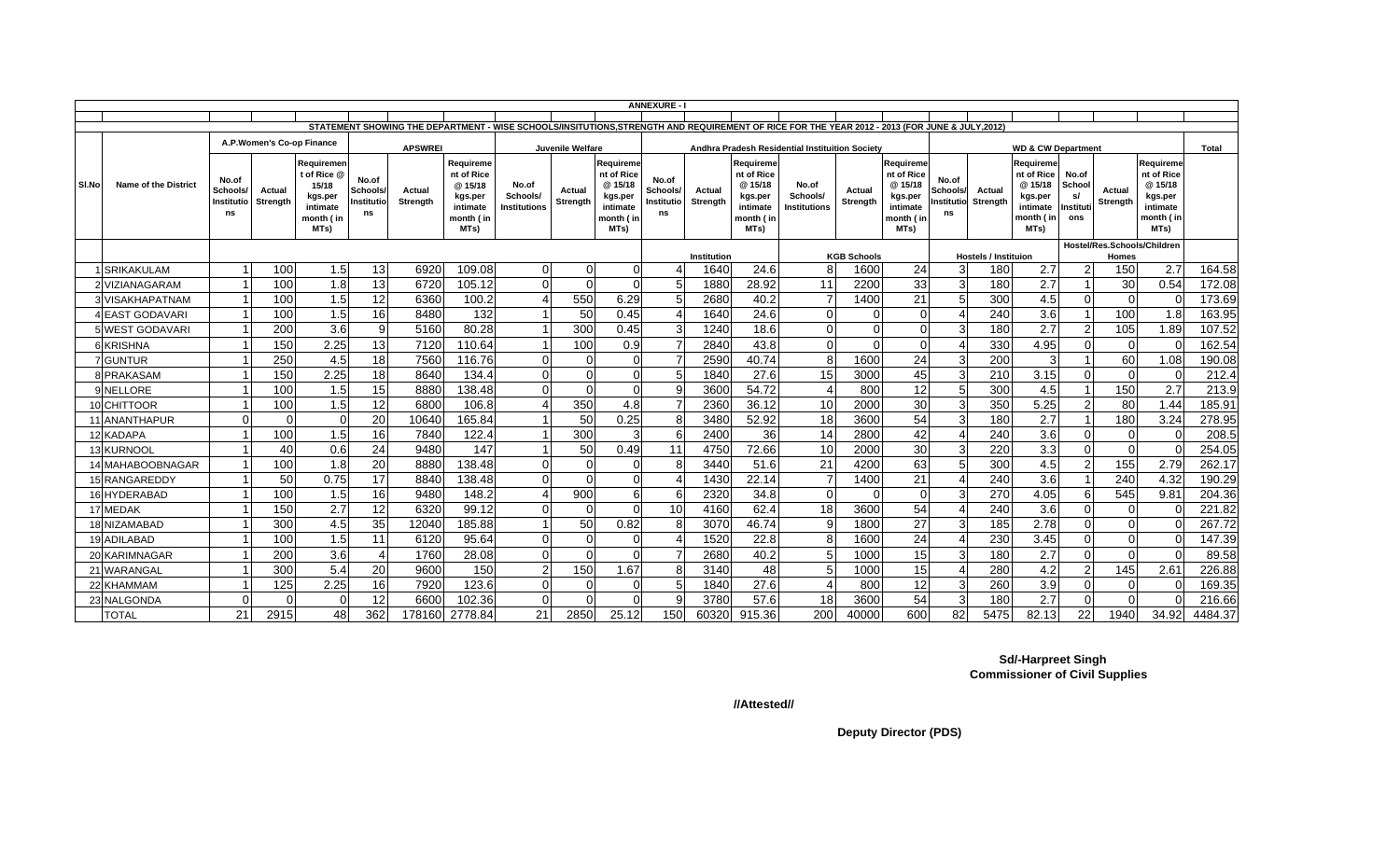|         |                             |                                      |                                  |                                                                                                                                                |                                           |                           |                                                                                |                                           |                     |                                                                                   |                                              | <b>ANNEXURE - II</b> |                                                                            |                                       |                        |                                                                                |                                       |                              |                                                                                    |                                             |                           |                                                                               |           |
|---------|-----------------------------|--------------------------------------|----------------------------------|------------------------------------------------------------------------------------------------------------------------------------------------|-------------------------------------------|---------------------------|--------------------------------------------------------------------------------|-------------------------------------------|---------------------|-----------------------------------------------------------------------------------|----------------------------------------------|----------------------|----------------------------------------------------------------------------|---------------------------------------|------------------------|--------------------------------------------------------------------------------|---------------------------------------|------------------------------|------------------------------------------------------------------------------------|---------------------------------------------|---------------------------|-------------------------------------------------------------------------------|-----------|
|         |                             |                                      |                                  |                                                                                                                                                |                                           |                           |                                                                                |                                           |                     |                                                                                   |                                              |                      |                                                                            |                                       |                        |                                                                                |                                       |                              |                                                                                    |                                             |                           |                                                                               |           |
|         |                             |                                      |                                  | STATEMENT SHOWING THE DEPARTMENT - WISE SCHOOLS/INSITUTIONS, STRENGTH AND REQUIREMENT OF RICE FOR THE YEAR 2012 - 2013 (FOR JUNE & JULY, 2012) |                                           |                           |                                                                                |                                           |                     |                                                                                   |                                              |                      |                                                                            |                                       |                        |                                                                                |                                       |                              |                                                                                    |                                             |                           |                                                                               |           |
| lsl.n   |                             |                                      |                                  |                                                                                                                                                |                                           |                           |                                                                                |                                           |                     |                                                                                   |                                              |                      |                                                                            |                                       |                        |                                                                                |                                       |                              |                                                                                    |                                             | <b>Social Welfare</b>     |                                                                               |           |
| $\circ$ |                             |                                      |                                  |                                                                                                                                                |                                           |                           | A.P.Tribal Welfare Residential Educational Society                             |                                           |                     |                                                                                   |                                              |                      |                                                                            |                                       |                        |                                                                                |                                       | <b>AP KGBV / RVM Schools</b> |                                                                                    |                                             | <b>Department</b>         |                                                                               | Total     |
|         | <b>Name of the District</b> | No.of<br>Schools<br>Institutio<br>ns | Actual<br>Strenath               | Reauirement<br>of Rice @<br>15/18<br>kgs.per<br>intimate<br>month (in<br>MTs)                                                                  | No.of<br>School<br>s/<br>Institut<br>ions | Actual<br><b>Strenath</b> | Requireme<br>nt of Rice<br>@ 15/18<br>kgs.per<br>intimate<br>month (in<br>MTs) | No.of<br>School<br>s/<br>Institut<br>ions | Actual<br>Strenath  | Requirem<br>ent of<br>Rice @<br>15/18<br>kgs.per<br>intimate<br>month (in<br>MTs) | No.of<br>Schools/<br><b>Institutio</b><br>ns | Actual<br>Strength   | Requirement<br>of Rice @<br>15/18 kgs.per<br>intimate<br>month (in<br>MTs) | No.of<br>Schools/<br>Institutio<br>ns | Actual<br>Strenath     | Requiremer<br>t of Rice @<br>15/18<br>kgs.per<br>intimate<br>month (in<br>MTs) | No.of<br>Schools/<br>Institutio<br>ns | Actual<br>Strength           | Require<br>ment of<br>Rice @<br>15/18<br>kgs.per<br>intimate<br>month (<br>in MTs) | No.of<br><b>Schools</b><br>Instituti<br>ons | Actual<br><b>Strenath</b> | Requirement<br>of Rice @<br>15/18<br>kgs.per<br>intimate<br>month (in<br>MTs) |           |
|         |                             |                                      | <b>Residential Schools &amp;</b> |                                                                                                                                                |                                           | <b>Mini Gurukulam</b>     |                                                                                |                                           | <b>KGBV Schools</b> |                                                                                   |                                              | Hostels/Ashram       |                                                                            |                                       | <b>College Hostels</b> |                                                                                |                                       |                              |                                                                                    |                                             |                           |                                                                               |           |
|         | <b>SRIKAKULAM</b>           |                                      | 3140                             | 50.16                                                                                                                                          | 2                                         | 360                       | 5.4                                                                            | 3                                         | 600                 |                                                                                   | 50                                           | 11160                | 167.4                                                                      | 13                                    | 2297                   | 41.346                                                                         | 20                                    | 4000                         | 60                                                                                 | 75                                          | 7619                      | 117.73                                                                        | 451.036   |
|         | 2 VIZIANAGARAM              | 10                                   | 4710                             | 76.2                                                                                                                                           |                                           | 150                       | 2.25                                                                           | $\overline{5}$                            | 1000                | 15                                                                                | 70                                           | 13900                | 208.5                                                                      | 12                                    | 2000                   | 36                                                                             | 14                                    | 2800                         | 42                                                                                 | 77                                          | 7000                      | 108.75                                                                        | 488.7     |
|         | <b>3 VISAKHAPATNAM</b>      | 19                                   | 8700                             | 141.57                                                                                                                                         | 3                                         | 510                       | 7.65                                                                           | 8                                         | 1600                | 24                                                                                | 115                                          | 37587                | 563.805                                                                    | $\overline{37}$                       | 10228                  | 184.104                                                                        | 18                                    | 3600                         | 54                                                                                 | 92                                          | 7647                      | 114.71                                                                        | 1089.839  |
|         | <b>4 EAST GODAVARI</b>      | 12                                   | 5200                             | 83.82                                                                                                                                          | $\Omega$                                  | $\Omega$                  | U                                                                              | $\Omega$                                  |                     |                                                                                   | 78                                           | 14246                | 213.69                                                                     | 15                                    | 2100                   | 37.8                                                                           | 8                                     | 1600                         | $\overline{24}$                                                                    | 151                                         | 17120                     | 238.5                                                                         | 597.8'    |
|         | 5 WEST GODAVARI             |                                      | 2750                             | 44.55                                                                                                                                          | $\Omega$                                  | $\Omega$                  | $\Omega$                                                                       | $\Omega$                                  | $\Omega$            |                                                                                   | 49                                           | 6238                 | 93.57                                                                      | 8                                     | 600                    | 10.8                                                                           | $\Omega$                              |                              | $\Omega$                                                                           | 170                                         | 17000                     | 255                                                                           | 403.92    |
|         | 6 KRISHNA                   |                                      | 490                              | 7.35                                                                                                                                           | U                                         | $\Omega$                  | $\Omega$                                                                       | $\Omega$                                  | $\Omega$            |                                                                                   | 20                                           | 2500                 | 37.5                                                                       | 6                                     | 200                    | 3.6                                                                            | 3                                     | 600                          | $\alpha$                                                                           | 182                                         | 15300                     | 237                                                                           | 294.45    |
|         | <b>7</b> GUNTUR             |                                      | 810                              | 12.15                                                                                                                                          |                                           | 180                       | 2.7                                                                            | $\Delta$                                  | 800                 | 12                                                                                | $\overline{38}$                              | 5296                 | 79.44                                                                      | $\boldsymbol{\Delta}$                 | 496                    | 8.928                                                                          | 6                                     | 1200                         | 18                                                                                 | 131                                         | 14161                     | 234.17                                                                        | 367.388   |
|         | 8 PRAKASAM                  |                                      | 930                              | 13.95                                                                                                                                          |                                           | 180                       | $\overline{2.7}$                                                               | 3                                         | 600                 |                                                                                   | 39                                           | 4200                 | 63                                                                         | 6                                     | 300                    | 5.4                                                                            | 15                                    | 3000                         | 45                                                                                 | 146                                         | 14600                     | 240.9                                                                         | 379.95    |
|         | <b>NELLORE</b>              |                                      | 2650                             | 41.37                                                                                                                                          |                                           | 150                       | 2.25                                                                           | $\Omega$                                  | $\Omega$            |                                                                                   | 25                                           | 2750                 | 41.25                                                                      |                                       | 40                     | 0.72                                                                           | 3                                     | 600                          | 9                                                                                  | 156                                         | 13325                     | 150                                                                           | 244.59    |
|         | 10 CHITTOOR                 |                                      | 1300                             | 19.98                                                                                                                                          |                                           | $\Omega$                  | $\Omega$                                                                       | 3                                         | 600                 |                                                                                   | 17                                           | 1786                 | 26.79                                                                      | $\overline{4}$                        | 525                    | 9.45                                                                           | $\epsilon$                            | 1200                         | 18                                                                                 | 154                                         | 12350                     | 155.61                                                                        | 238.83    |
|         | 11 KURNOOL                  |                                      | 2760                             | 44.97                                                                                                                                          |                                           | 180                       | 2.7                                                                            | 8                                         | 1600                | 24                                                                                | 19                                           | 3200                 | 48                                                                         | $\mathbf 0$                           | $\Omega$               |                                                                                | 25                                    | 5000                         | $\overline{75}$                                                                    | 123                                         | 12926                     | 193.89                                                                        | 388.56    |
|         | 12 ANANTHAPUR               |                                      | 980                              | 14.7                                                                                                                                           | $\Omega$                                  | $\Omega$                  | $\Omega$                                                                       | $\overline{5}$                            | 1000                | 15                                                                                | 18                                           | 2150                 | 32.25                                                                      | 8                                     | 800                    | 14.4                                                                           | 36                                    | 7200                         | 108                                                                                | 136                                         | 11560                     | 173.4                                                                         | 357.75    |
|         | 13 KADAPA                   |                                      | 490                              | 7.35                                                                                                                                           |                                           | 210                       | 3.15                                                                           | $\overline{1}$                            | 200                 |                                                                                   | 11                                           | 2000                 | 30                                                                         | $\overline{2}$                        | 200                    | 3.6                                                                            | 11                                    | 2200                         | 33                                                                                 | 154                                         | 16000                     | 280.83                                                                        | 360.93    |
|         | 14 KHAMMAM                  | 16                                   | 7020                             | 114.3                                                                                                                                          |                                           | 540                       | 8.1                                                                            | 8                                         | 1600                | 24                                                                                | 119                                          | 34592                | 518.88                                                                     | 26                                    | 3500                   | 63                                                                             | 21                                    | 4200                         | 63                                                                                 | 108                                         | 10000                     | 150                                                                           | 941.28    |
|         | 15 WARANGAL                 | 11                                   | 5140                             | 81.96                                                                                                                                          |                                           | 600                       | 9                                                                              | 7                                         | 1400                | 21                                                                                | 79                                           | 18000                | 270                                                                        | 18                                    | 1500                   | 27                                                                             | 34                                    | 6800                         | 102                                                                                | 110                                         | 13600                     | 206                                                                           | 716.96    |
|         | 16 ADILABAD                 | 12                                   | 5800                             | 94.62                                                                                                                                          |                                           | 600                       | 9                                                                              | 13                                        | 2600                | 39                                                                                | 123                                          | 27884                | 418.26                                                                     | 10                                    | 2071                   | 37.278                                                                         | 22                                    | 4400                         | 66                                                                                 | 97                                          | 10550                     | 158.25                                                                        | 822.408   |
|         | 17 KARIMNAGAR               |                                      | 1970                             | 31.05                                                                                                                                          |                                           | 450                       | 6.75                                                                           | $\mathcal{P}$                             | 400                 |                                                                                   | 26                                           | 3420                 | 51.3                                                                       | $\overline{4}$                        | 490                    | 8.82                                                                           | 42                                    | 8400                         | 126                                                                                | 115                                         | 12076                     | 181.65                                                                        | 411.57    |
|         | 18 NIZAMABAD                |                                      | 730                              | 11.67                                                                                                                                          |                                           | 450                       | 6.75                                                                           | $\overline{5}$                            | 1000                | 15                                                                                | 16                                           | 2655                 | 39.825                                                                     | 5                                     | 550                    | 9.9                                                                            | 19                                    | 3800                         | 57                                                                                 | 80                                          | 7950                      | 123.2                                                                         | 263.345   |
|         | 19 MAHABOOBNAGAR            |                                      | 2520                             | 38.52                                                                                                                                          |                                           | 720                       | 10.8                                                                           | 8                                         | 1600                | 24                                                                                | 34                                           | 9235                 | 138.525                                                                    | 6                                     | 600                    | 10.8                                                                           | 13                                    | 2600                         | 39                                                                                 | 123                                         | 16658                     | 256                                                                           | 517.645   |
|         | 20 NALGONDA                 |                                      | 2110                             | 33.09                                                                                                                                          |                                           | 630                       | 9.45                                                                           | q                                         | 1800                | 27                                                                                | 52                                           | 13909                | 208.635                                                                    | 12                                    | 1000                   | 18                                                                             | 18                                    | 3600                         | 54                                                                                 | 146                                         | 14548                     | 224.2                                                                         | 574.375   |
|         | 21 MEDAK                    |                                      | 1420                             | 22.14                                                                                                                                          |                                           | 540                       | 8.1                                                                            | 5                                         | 1000                | 15                                                                                | 20                                           | 2465                 | 36.975                                                                     |                                       | 50                     | 0.9                                                                            | 17                                    | 3400                         | 51                                                                                 | 87                                          | 10950                     | 164.25                                                                        | 298.365   |
|         | 22 RANGA REEDY              |                                      | 890                              | 14.55                                                                                                                                          |                                           | 360                       | 5.4                                                                            | .5                                        | 1000                | 15                                                                                | 16                                           | 3614                 | 54.21                                                                      | $\Omega$                              | $\Omega$               |                                                                                | 13                                    | 2600                         | 39                                                                                 | 68                                          | 6650                      | 72.35                                                                         | 200.51    |
|         | 23 HYDERABAD                |                                      |                                  |                                                                                                                                                |                                           |                           |                                                                                |                                           |                     |                                                                                   |                                              | 585                  | 8.775                                                                      |                                       | 2100                   | 37.8                                                                           | $\mathsf{r}$                          |                              | $\Omega$                                                                           | 18                                          | 1800                      | 28.4                                                                          | 74.975    |
|         | <b>TOTAL</b>                | 133                                  | 62510                            | 1000.02                                                                                                                                        | 41                                        | 6810                      | 102.15                                                                         | 102                                       | 20400               | 306                                                                               | 1041                                         | 223372               | 3350.58                                                                    | 205                                   | 31647                  | 569.646                                                                        | 364                                   | 72800                        | 1092                                                                               | 2699                                        | 271390                    | 4064.79                                                                       | 10485.186 |

**Sd/- Harpreet Singh** ommissioner of Civil Suppli

//Attested//

Deputy Director (PDS)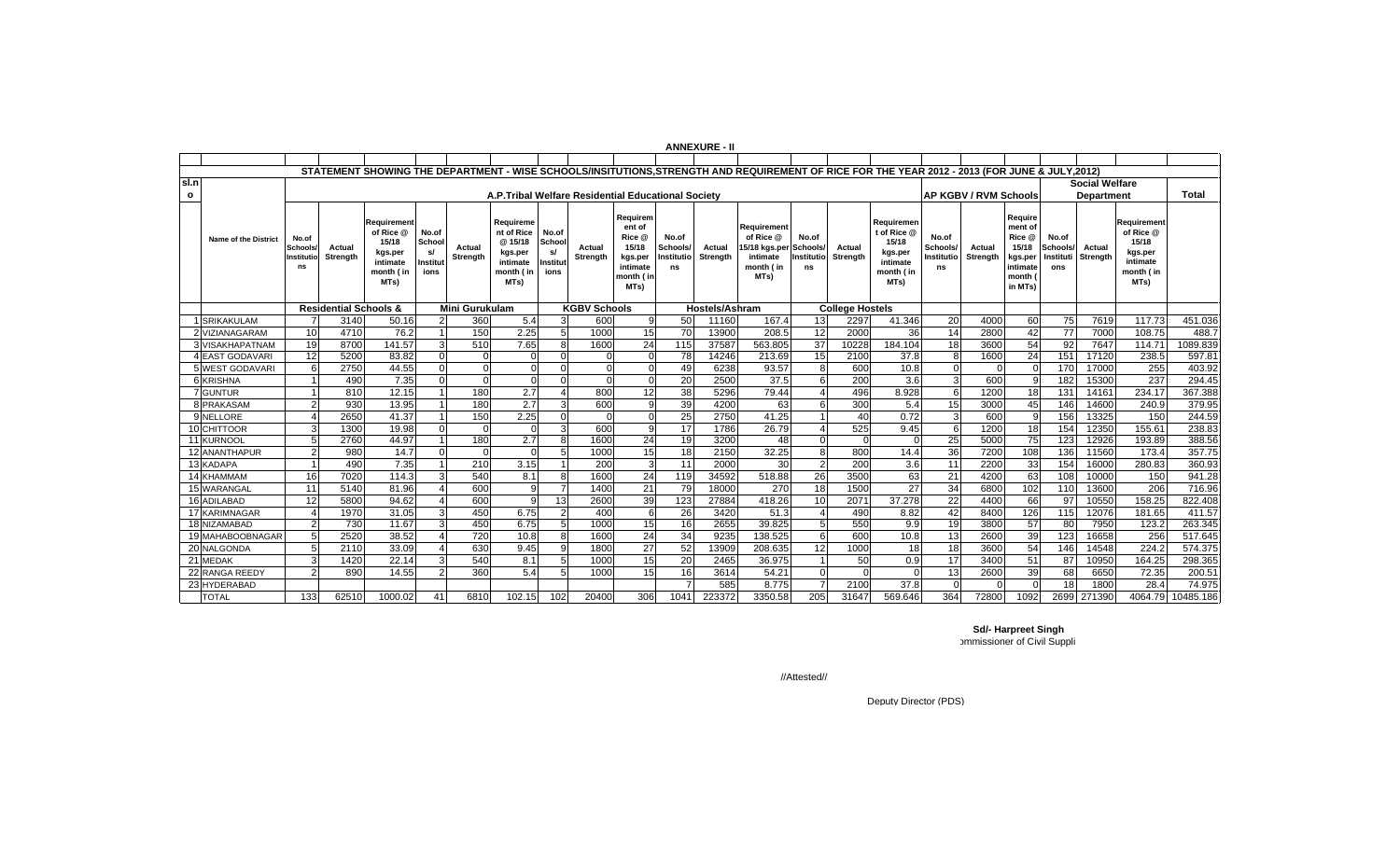### **APTWREI Society (GURUKULAM) Requirement of Rice for APTW RS & RJCs for the year 2012-13 (ANNEXURE APPENDED TO Lr.Rc.No.C2/Roce/2012, Dt. /05/2012)**

|                         |                 |                            |                |       |                     |                                         | <b>Requirement of Rice</b><br>@ 15/18 kgs per<br>inmate per month |  |
|-------------------------|-----------------|----------------------------|----------------|-------|---------------------|-----------------------------------------|-------------------------------------------------------------------|--|
| SI.<br>No.              | <b>District</b> | Name of the<br>Institution | <b>Status</b>  |       | <b>B/G Strength</b> | for 1<br>month<br>(30 days)<br>(in MTs) | From<br>June, 12<br>to March,<br>13 (i.e, 10<br>months)           |  |
| 1                       | $\overline{a}$  | 3                          |                | 5     | 6                   |                                         | 8                                                                 |  |
| 1                       | Srikakulam      | Malli                      | RS (PTG)       | B     | 650                 | 9.75                                    | 97.50                                                             |  |
| $\overline{\mathbf{c}}$ |                 | Peddamadi                  | <b>RS</b>      | B     | 490                 | 7.35                                    | 73.50                                                             |  |
| 3                       |                 | Peddamadi                  | <b>RJC</b>     | B     | 280                 | 5.04                                    | 50.40                                                             |  |
| 4                       |                 | Seethampeta                | <b>RS</b>      | G     | 490                 | 7.35                                    | 73.50                                                             |  |
| 5<br>                   |                 | Seethampeta                | <b>RJC</b>     | G     | 280                 | 5.04                                    | 50.40                                                             |  |
| 6                       |                 | Seethampeta                | RS             | B     | 490                 | 7.35                                    | 73.50                                                             |  |
| 7                       |                 | Seethampeta                | <b>RJC</b>     | B     | 460                 | 8.28                                    | 82.80                                                             |  |
|                         |                 | DIST. TOTAL                |                |       | 3140                | 50.16                                   | 501.60                                                            |  |
| 8                       | Vizianagaram    | Bhadragiri                 | <b>RS</b>      | B     | 490                 | 7.35                                    | 73.50                                                             |  |
| $\frac{9}{2}$           |                 | Bhadragiri                 | <b>RJC</b>     | B     | 460                 | 8.28                                    | 82.80                                                             |  |
| 10                      |                 | Bhadragiri                 | RS (PTG)       | G     | 810                 | 12.15                                   | 121.50                                                            |  |
| 11                      |                 | Bhadragiri                 | RJC (PTG)      | G     | 280                 | 5.04                                    | 50.40                                                             |  |
| 12                      |                 | Komarada                   | <b>RS</b>      | B     | 490                 | 7.35                                    | 73.50                                                             |  |
| 13                      |                 |                            | <b>RS</b><br>. | G     | 490                 | 7.35                                    | 73.50<br>                                                         |  |
|                         |                 | Kurupam                    | <b>RJC</b>     | G     | 160                 | 2.88                                    | 28.80                                                             |  |
| 14                      |                 | P.Konavalasa               | <b>RS</b>      | B     | 490                 | 7.35                                    | 73.50                                                             |  |
| 15                      |                 | P.Konavalasa               | RJC            | B     | 280                 | 5.04                                    | 50.40                                                             |  |
| 16                      |                 | P.Konavalasa               | <b>RJC</b>     | G     | 340                 | 6.12                                    | 61.20                                                             |  |
| 17                      |                 | Parvathipuram              | SOE            | Co    | 270                 | 4.05                                    | 40.50                                                             |  |
|                         |                 |                            | SOE (Inter)    | Co    | 180                 | 3.24                                    | 32.40                                                             |  |
|                         |                 | DIST.<br>TOTAL             |                |       | 4740                | 76.20                                   | 762.00                                                            |  |
| 18                      | Visakhapatnam   | Araku                      | RS (PTG)       | В<br> | 810                 | 12.15<br>.                              | 121.50<br>                                                        |  |
| 19                      |                 | Araku                      | <b>RJC</b>     | B     | 310                 | 5.58                                    | 55.80                                                             |  |
| 20                      |                 | :Araku vallev              | <b>RS</b>      | G     | 490                 | 7.35                                    | 73.50.                                                            |  |
| 21                      |                 | Araku valley               | <b>RJC</b>     | G     | 520                 | 9.36                                    | 93.60                                                             |  |
| 22                      |                 | G.Madugula                 | <b>RS</b>      | B     | 490                 | 7.35                                    | 73.50                                                             |  |
| 23                      |                 | G.Madugula                 | <b>RJC</b>     | B     | 400                 | 7.20                                    | 72.00                                                             |  |
| 24                      |                 | Koyyuru                    | $\mathsf{RS}$  | B     | 490                 | 7.35                                    | 73.50                                                             |  |
| 25                      |                 | Koyyuru                    | RJC            | Β     | 400                 | 7.20                                    | 72.00                                                             |  |
| 26                      |                 | Paderu                     | <b>RS</b>      | G     | 490                 | 7.35                                    | 73.50                                                             |  |
| 27                      |                 | Paderu                     | <b>RJC</b>     | G     | 580                 | 10.44                                   | 104.40.                                                           |  |
| 28                      |                 | Peddabayalu                | <b>RS</b>      | B     | 490                 | 7.35                                    | 73.50                                                             |  |
| 29                      |                 | Peddabayalu                | <b>RJC</b>     | B     | 400                 | 7.20                                    | 72.00                                                             |  |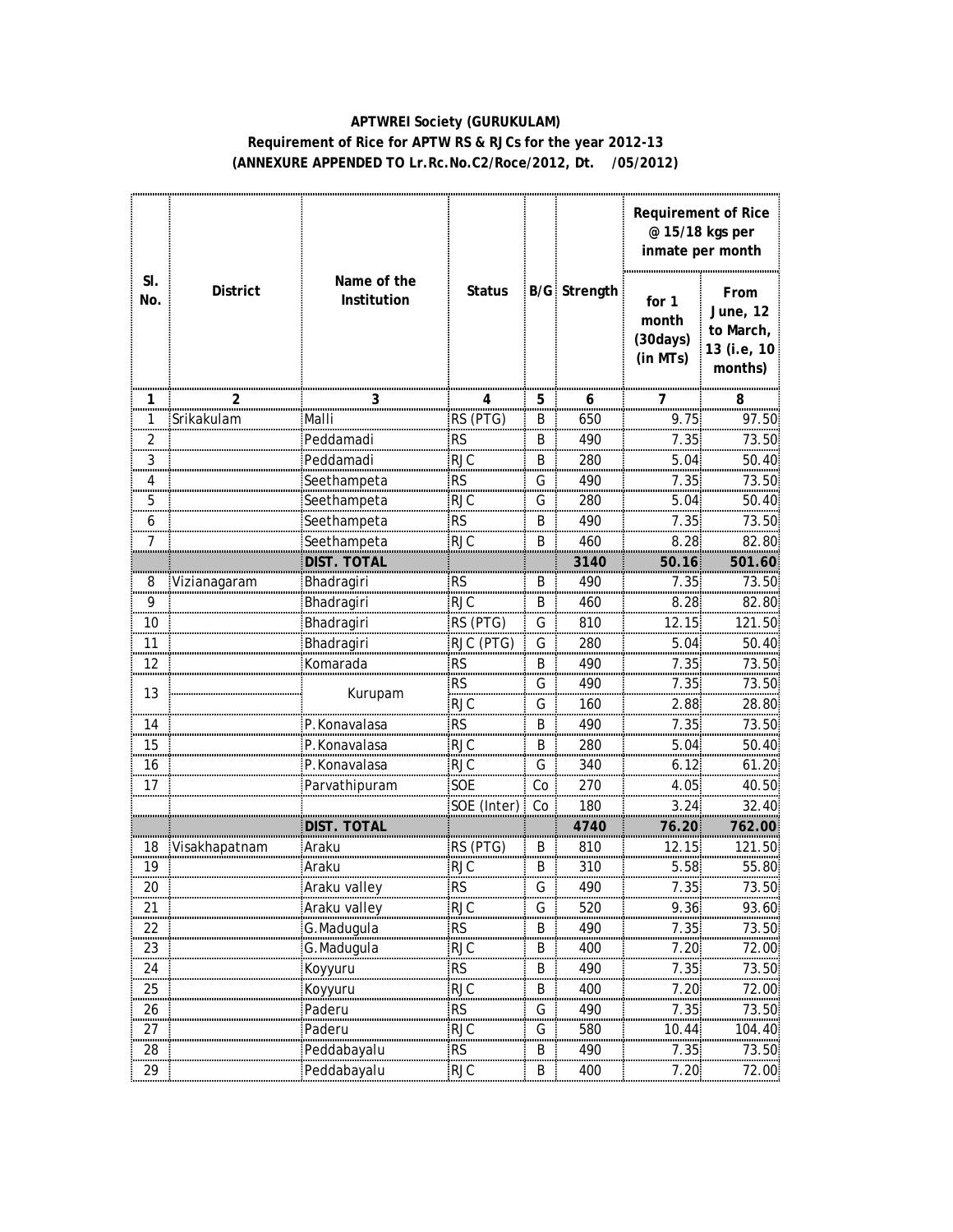| 30       |                | Upper Sileru          | <b>RS</b>                            | B        | 490          | 7.35            | 73.50          |
|----------|----------------|-----------------------|--------------------------------------|----------|--------------|-----------------|----------------|
| 31       |                | <br>Visakhapatnam     | RS (EM)                              | B        | 650          | 9.75            | 97.50          |
| 32       |                | Tummalavalasa         | <b>RS</b>                            | B        | 490          | 7.35            | 73.50          |
| 33       |                | Chintapally           | <b>RJC</b>                           | B        | 400          | 7.20            | 72.00          |
| 34       |                | Chintapally           | <b>RJC</b>                           | G        | 520          | 9.36            | 93.60          |
| 35       |                | Visakhapatnam         | COE                                  | B        | 160          | 2.88            | 28.80          |
| 36       |                | G.K.Veedhi            | <b>RS</b>                            | B        | 120          | 1.80            | 18.00          |
|          |                | <b>DIST. TOTAL</b>    |                                      |          | 8700         | 141.57          | 1415.70        |
| 37       | East Godavari  | Addatheegala          | <b>RS</b><br>munikasi <mark>.</mark> | B<br>    | 490          | 7.35<br>        | 73.50          |
| 38<br>m. |                |                       | <b>RJC</b>                           | B        | 280<br>----- | $5.04$          | 50.40          |
| 39       |                | Maredumilli           | RS (PTG)                             | B        | 810          | 12.15           | 121.50         |
| 40       |                | Maredumilli           | <b>RJC</b>                           | B        | 360          | 6.48            | 64.80          |
| 41       |                | R.C.Varam             | <b>RS</b>                            | B        | 490          | 7.35            | 73.50          |
| 42       |                | R.C.Varam             | <b>RJC</b>                           | B        | 460          | 8.28            | 82.80          |
| 43       |                | R.C.Varam             | <b>RJC</b>                           | G        | 340          | 6.12            | 61.20          |
| 44       |                | RC Varam              | RS                                   | G        | 490          | 7.35            | 73.50          |
| 45       |                | Rajavommangi          | <b>RS</b>                            | G        | 490          | 7.35            | 73.50          |
| 46       |                | Rajavommangi          | <b>RJC</b>                           | G        | 280          | 5.04            | 50.40          |
| 47       |                | Y.Ramavaram           | $\overline{\text{RS}}$               | G        | 490          | 7.35            | 73.50          |
| 48       |                | Y.Ramavaram           | <b>RJC</b>                           | G        | 220          | 3.96            | 39.60          |
|          |                | DIST. TOTAL           |                                      |          | 5200         | 83.82           | 838.20         |
| 49       | West Godavari  | Buttayyagudem         | <b>RS</b>                            | G        | 490          | 7.35            | 73.50          |
| 50       |                | Buttayyagudem         | <b>RJC</b>                           | G        | 310          | 5.58            | 55.80          |
| 51       |                | Jeelugumilli          | <b>RS</b>                            | B        | 490          | 7.35            | 73.50          |
| 52       |                | Jeelugumilli          | <b>RJC</b>                           | B        | 400          | 7.20            | 72.00          |
| 53       |                | K.R.Puram             | <b>RS</b>                            | B        | 490          | 7.35            | 73.50          |
| <br>54   |                | K.R.Puram             | .<br>RJC                             | um.<br>B | 540          | 9.72            | 97.20          |
|          |                | DIST. TOTAL           |                                      |          | 2720         | 44.55           | 445.50         |
| 55       | <b>Krishna</b> | Vissannapeta          | <b>RS</b>                            | G        | 490          | 7.35            | 73.50          |
|          |                | <b>DIST. TOTAL</b>    |                                      |          | 490          | 7.35.           | 73.50          |
| 56       | Guntur         | Nagarjunasagar        | RS (PTG)                             | B        | 810          | 12.15           | 121.50         |
|          |                | <b>DIST. TOTAL</b>    |                                      |          | 810          | 12.15           | 121.50         |
| 57       | Prakasam       | Yerragondapalem       | RS (PTG)                             | B        | 810          | 12.15           | 121.50         |
| 58       |                | Dornala               | <b>RS</b>                            | G        | 120          | 1.80            | 18.00          |
|          |                | <b>DIST. TOTAL</b>    |                                      |          | 930          | 13.95           | 139.50         |
| 59       | :Nellore       | Chittedu (Yanadi)     | RS(PTG)                              | B        | 810          | 12.15           | 121.50.        |
| 60       |                | Chittedu (Yanadi)     | RJC (PTG)                            | B        | 340          | 6.12            | 61.20          |
| 61       |                | Somasila (Yanadi)     | RS (PTG)                             | B        | 810          | 12.15           | <u> 121.50</u> |
| 62       |                | Kodavaluru            | <b>RS</b>                            | G        | 490          | 7.35            | 73.50          |
|          |                |                       | <b>RJC</b>                           | G        | 200          | 3.60            | 36.00          |
|          |                | DIST. TOTAI           |                                      |          | 2650         | 41.37           | 413.70         |
| 63       | Chittool       | Srikalahasthi         | <b>RS</b>                            | G        | 490          | 7.35            | 73.50.         |
| 64       |                | Renigunta at Tirupati | RS (EM)                              | B        | 650          | 9.75            | 97.50.         |
| 65       |                | Srikalahasthi         | COE                                  | B        | 160          | <br>2.88        | 28.80          |
|          |                | DIST. TOTAL           |                                      |          | 1300         | 19.98.          | 199.80         |
| 66       | :Kurnool       | Mahanandi             | RS (PTG)                             | G        | 810          | $12.15^{\circ}$ | 121.50         |
| 67       |                | Mahanandi             | RJC                                  | G        | 460          | 8.28            | 82.80          |
| 68       |                | Srisailam             | RS                                   | B        | 490          | 7.35.           | 73.50.         |
|          |                |                       |                                      |          |              |                 |                |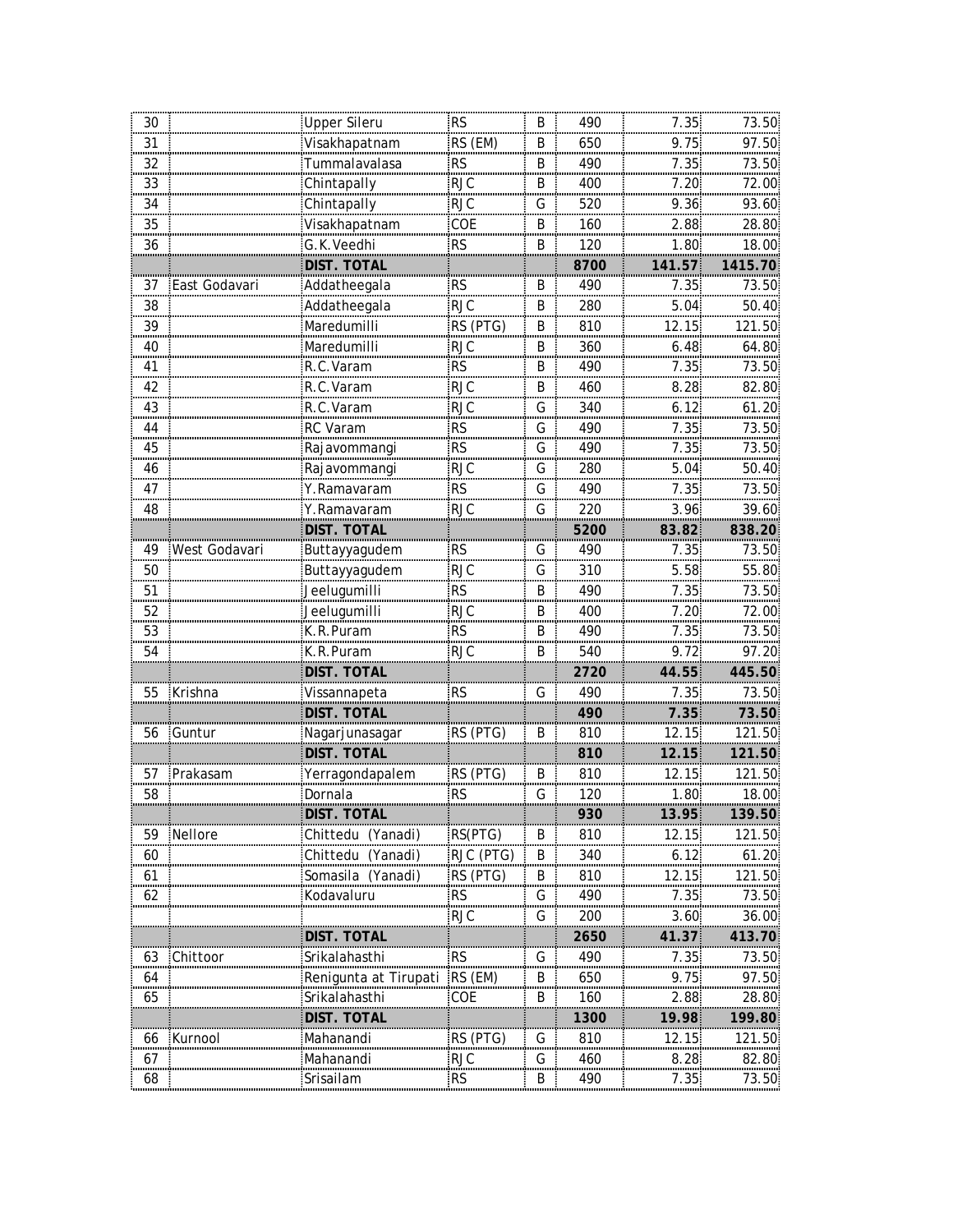| 69             |           | Srisailam          | <b>RJC</b>             | B       | 550     | 9.90     | 99.00   |
|----------------|-----------|--------------------|------------------------|---------|---------|----------|---------|
| 70             |           | Srisailam          | SOE                    | Co      | 270     | 4.05     | 40.50   |
|                |           |                    | Inter                  |         | 180     | 3.24     | 32.40   |
|                |           | DIST. TOTAL        |                        |         | 2760    | 44.97    | 449.70  |
| 71             | Khammam   | Bhadrachalam       | <b>RS</b>              | G       | 490     | 7.35     | 73.50   |
| 72             |           | Bhadrachalam       | <b>RJC</b>             | G       | 540     | 9.72     | 97.20   |
| 73             |           | Chintoor           | RS (PTG)               | B       | 810     | 12.15    | 121.50  |
| 74             |           | Chintoor           | RJC (PTG)              | B       | 280     | 5.04     | 50.40   |
| 75             |           | Dammapeta          | RS                     | B<br>   | 490<br> | 7.35<br> | 73.50   |
| 76<br>         |           | Dammapeta          | <b>RJC</b>             | B<br>œ  | 280     | 5.04     | 50.40   |
| 77             |           | Gundala            | <b>RS</b>              | B       | 490     | 7.35     | 73.50   |
| 78             |           | Gundala            | <b>RJC</b>             | B       | 360     | 6.48.    | 64.80   |
| 79             |           | K.S.D.Site         | <b>RS</b>              | B       | 490     | 7.35     | 73.50   |
| 80             |           | K.S.D.Site         | <b>RJC</b>             | B       | 360     | 6.48     | 64.80.  |
| 81             |           | Kunavaram          | <b>RS</b>              | G       | 490     | 7.35     | 73.50   |
| 82             |           | Sudimalla          | <b>RS</b>              | G       | 490     | 7.35     | 73.50   |
| 83             |           | Sudimalla          | <b>RJC</b>             | G       | 280     | 5.04     | 50.40   |
| 84             |           | Bhadrachalam       | SOE                    | Co      | 270     | 4.05     | 40.50   |
|                |           |                    | SOE (Inter)            | Co      | 180     | 3.24     | 32.40   |
| 85             |           | Krishnasagar       | <b>RJC</b>             | B       | 360     | 6.48     | 64.80   |
| 86             |           | Ankampalem         | <b>RJC</b>             | G       | 360     | 6.48     | 64.80   |
|                |           | <u>DIST. TOTAL</u> |                        |         | 7020    | 114.30   | 1143.00 |
| 87             | Warangal  | Ashoknagar         | <b>RS</b>              | B       | 490     | 7.35     | 73.50   |
| 88             |           | Ashoknagar         | <b>RJC</b>             | $\sf B$ | 280     | 5.04     | 50.40   |
| 89             |           | Damaravoncha       | $\overline{\text{RS}}$ | B       | 490     | 7.35     | 73.50   |
| 90             |           | Eturunagaram       | <b>RS</b>              | B       | 490     | 7.35     | 73.50   |
| $\frac{91}{2}$ |           | Eturunagaram       | <br><b>RJC</b>         | <br>B   | 460     | <br>8.28 | 82.80   |
| 92             |           | Kothaguda          | <b>RS</b>              | G       | 490     | 7.35     | 73.50   |
| 93             |           | Eturunagaram       | <b>RJC</b>             | G       | 340     | 6.12     | 61.20   |
| 94             |           | Kuravi             | <b>RS</b>              | G       | 490     | 8.82     | 88.20   |
|                |           |                    | Inter                  | G       | 310     | 4.32     | 43.20   |
| 95             |           | Maripeda           | <b>RS</b>              | B       | 490     | 7.35     | 73.50   |
| 96             |           | Warangal           | RS (EM)                | B       | 650     | 9.75     | 97.50   |
| 97             |           | Warangal           | COE                    | B       | 160     | 2.88     | 28.80   |
|                |           | <b>DIST. TOTAL</b> |                        |         | 5140    | 81.96    | 819.60  |
| 98             | :Adilabad | Adilabad           | <b>RS</b>              | B       | 490     | 7.35     | 73.50   |
| 99             |           | Adilabad           | <b>RJC</b>             | B       | 340     | 6.12     | 61.20   |
| 100            |           | Asifabad           | <b>RS</b>              | G       | 490     | 7.35     | 73.50   |
| 101            |           | Asifabad           | <b>RJC</b>             | G       | 340     | 6.12     | 61.20   |
| 102            |           | Echoda             | <b>RS</b>              | B       | 490     | 7.35     | 73.50   |
| 103            |           | Echoda             | <b>RS</b>              | G       | 490     | 7.35     | 73.50.  |
| 104            |           | Echoda<br>         | <b>RJC</b>             | G       | 340     | 6.12     | 61.20:  |
| 105            |           | Keramer            | RS.<br>(PTG)           | B       | 810     | 12.15    | 21.50   |
| 106            |           | Jtnoor             | <br><b>RS</b>          | B       | 490     | 7.35     | 73.50.  |
| 107            |           | Utnoor             | <b>RJC</b>             | B       | 440     | 7.92     | 79.20   |
| 108            |           | Utnoor             | <b>RJC</b>             | G       | 460     | 8.28     | 82.80   |
| 109            |           | Narnoor            | <b>RJC</b>             | B       | 620     | 11.16    | 111.60: |
|                |           | DIST. TOTAL        |                        |         | 5800    | 94.62    | 946.20  |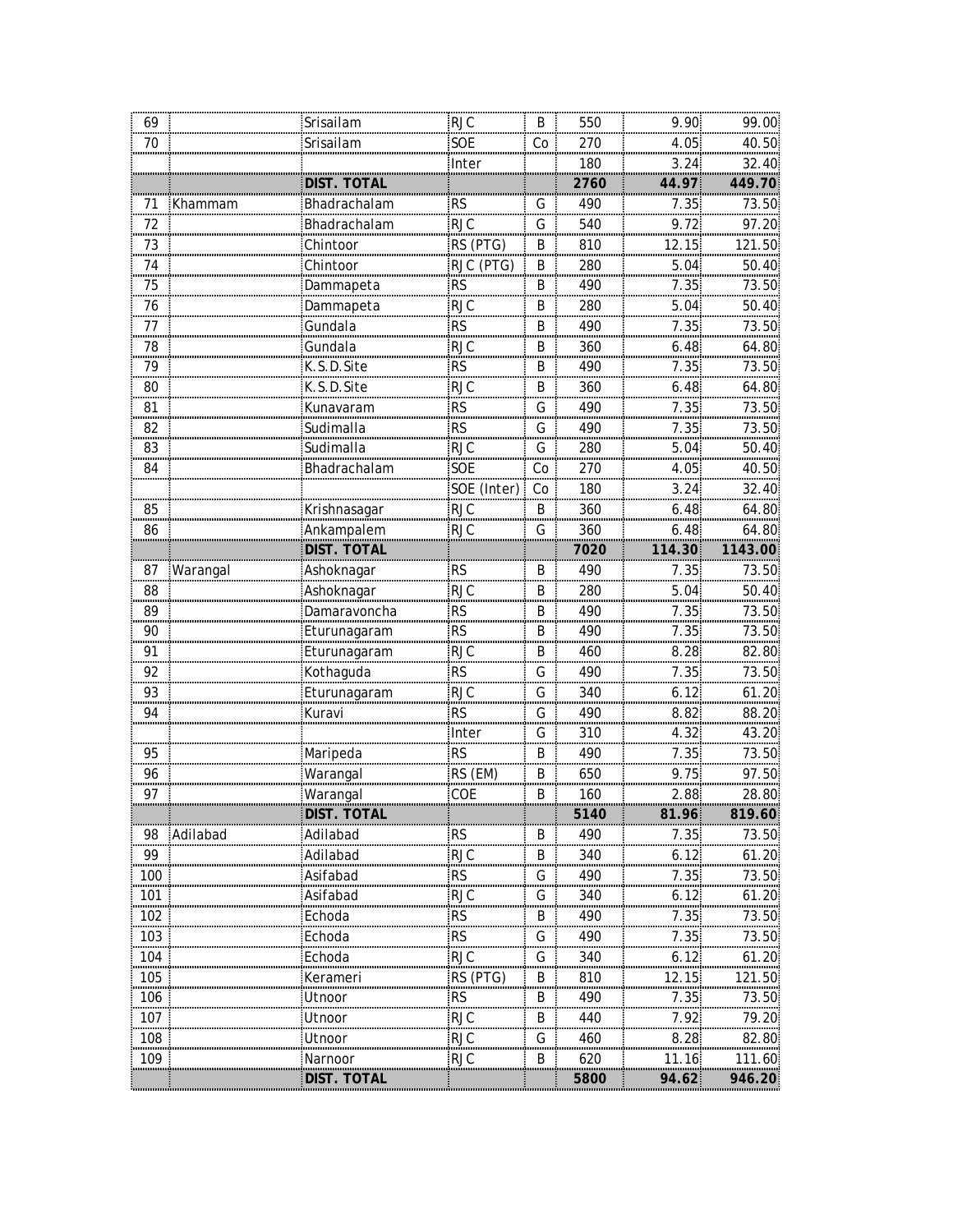|     | 110 Karimnagar    | Kataram             | <b>RS</b>              | B                 | 490     | 7.35    | 73.50      |
|-----|-------------------|---------------------|------------------------|-------------------|---------|---------|------------|
| 111 |                   | Yellareddypet       | $\overline{\text{RS}}$ | G                 | 490     | 7.35    | 73.50      |
| 112 |                   | Yellareddypet       | <b>RJC</b>             | G                 | 260     | 4.68    | 46.80      |
| 113 |                   | Marrimadla          | <b>RS</b>              | B                 | 490     | 7.35    | 73.50      |
|     |                   |                     | Inter                  | B                 | 240     | 4.32    | 43.20      |
|     |                   | DIST. TOTAL         |                        |                   | 1970    | 31.05   | 310.50     |
|     | 114 Mahaboobnagar | Balanagar           | <b>RS</b>              | B                 | 490     | 7.35    | 73.50      |
| 115 |                   | Balanagar           | <b>RJC</b>             | B                 | 240     | 4.32    | 43.20      |
| 116 |                   | Mannanoor           | RS (PTG)               | B                 | 810     | 12.15   | 121.50     |
| 117 |                   | Wanaparthy          | <b>RS</b><br>.         | G<br><b>TELES</b> | 490<br> | 7.35    | 73.50      |
| 118 |                   | Kalwakurthy         | <b>RS</b>              | G                 | 490     | 7.35    | 73.50      |
|     |                   | DIST. TOTAL         |                        |                   | 2520    | 38.52   | 385.20     |
|     | 119 Nizamabad     | Gandhari            | <b>RS</b>              | B                 | 490     | 7.35    | 73.50      |
| 120 |                   | Gandhari            | <b>RJC</b>             | B                 | 240     | 4.32    | 43.20      |
|     |                   | DIST. TOTAL         |                        |                   | 730     | 11.67   | 116.70     |
|     | 121 Ranga Reddy   | Kulakacherla        | <b>URJC</b>            | B                 | 490     | 7.35    | 73.50      |
|     |                   |                     | Inter                  | B                 | 220     | 3.96    | 39.60      |
|     |                   | IIT Study Center,   | IIТ                    | B                 | 180     | 3.24    | 32.40      |
| 122 |                   | Rajendra Nagar, Hyd |                        |                   |         |         |            |
|     |                   | <b>DIST. TOTAL</b>  |                        |                   | 890     | 14.55   | 145.50     |
|     | 123 Nalgonda      | Damaracherla        | <b>RS</b>              | G                 | 490     | 7.35    | 73.50      |
| 124 |                   | Damaracherla        | <b>RJC</b>             | G                 | 480     | 8.64    | 86.40      |
| 125 |                   | <br>Miryalaguda     | <b>RS</b>              | B                 | 490     | 7.35    | 73.50      |
| 126 |                   | Thungaturthy        | <b>RS</b>              | G                 | 490     | 7.35    | 73.50      |
| 127 |                   | Deverkonda          | <b>RS</b>              | G                 | 160     | 2.40    | 24.00      |
|     |                   | DIST.TOTAL          |                        |                   | 2110    | 33.09   | 330.90     |
|     | 128 Medak         | Narsapoor           | RS                     | B                 | 490     | 7.35    | 73.50      |
| 129 |                   | Narsapoor           | <b>RJC</b>             | B                 | 280     | 5.04    | 50.40      |
| 130 |                   | Jinnaram            | RS (EM)                | B                 | 650     | 9.75    | 97.50      |
|     |                   | DIST. TOTAL         |                        |                   | 1420    | 22.14   | 221.40     |
|     | 131 Ananthapur    | Gollaladoddi        | <b>RS</b>              | B                 | 490     | 7.35    | 73.50      |
| 132 |                   | Tanakallu           | <b>RS</b>              | G                 | 490     | 7.35    | 73.50      |
|     |                   | <b>DIST. TOTAL</b>  |                        |                   | 980     | 14.70   | 147.00     |
|     | 133 Kadapa        | Rayachoti           | RS                     | G                 | 490     | 7.35    | 73.50      |
|     |                   | DIST. TOTAI         |                        |                   | 490     | 7.35    | .<br>73.50 |
|     |                   | GRAND TOTAL         |                        |                   | 62510   | 1000.02 | 10000.20   |
|     |                   |                     |                        |                   |         |         |            |

Secretary Sd/-

Rice UC & Reser-2012-13 **Dy.** Secretary (KGBV/Plg)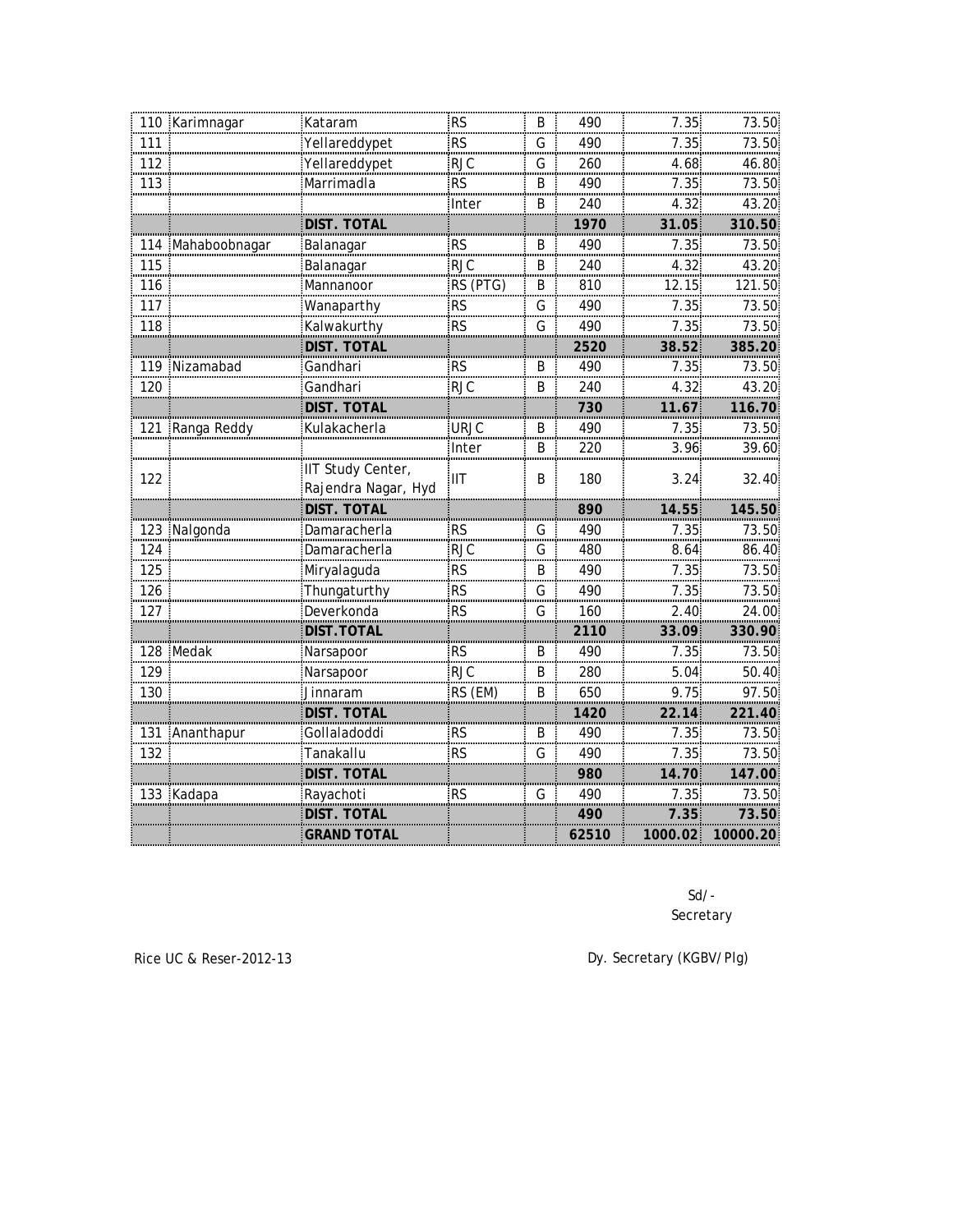### GURUKULAM **A.P.Tribal Welfare Residential Educational Institutions Society ® REQUIREMENT OF RICE FOR THE ACADEMIC YEAR, 2012-13 (Ie., FROM 12-6-2012 to 23-4-2013)**

|     |                 |    |                   |            | keq. rice              | Requirement     |                |
|-----|-----------------|----|-------------------|------------|------------------------|-----------------|----------------|
|     |                 |    |                   |            | @15kgs per<br>head per | of rice from    |                |
|     |                 |    |                   | Sanctioned | month(30) days         | 6/2012 to       |                |
| Sn. | <b>District</b> | Ś. | Location          | Strength   | in Mts                 | 3/2013          | <b>Remarks</b> |
| 1   | 2               | 3  | 4                 | 6          | 8                      | 9               | 10             |
|     | 1 Srikakulam    |    | 1 Kariguda        | 180        | 2.7                    | $\overline{27}$ |                |
|     |                 |    | 2 Seethampeta     | 180        | 2.7                    | 27              |                |
|     |                 |    | Sub-Total:        | 360        | 5.4                    | 54              |                |
|     | 2 Vizianagaram  |    | 3 Pachipenta      | 150        | 2.25                   | 2.25            |                |
|     |                 |    | Sub-Total         | 150        | 2.25                   | 22.5            |                |
|     | 3 Visakhapatnam |    | 4 Gomangi         | 150        | 2.25                   | 22              |                |
|     |                 |    | 5 Anjalisanivaram | 180        | 2.7                    | 27              |                |
|     |                 |    | 6 G-Madugula      | 180        | 2.7                    | 27              |                |
|     |                 |    | Sub-Total:        | 510        | 7.65                   | 76.5            |                |
| 4   | Guntur          |    | 7 Gudipaticheruvu | 180        | 2.7                    | 27              |                |
|     |                 |    | Sub-Total:        | 180        | 2.7                    | 27              |                |
|     | 5 Prakasham     |    | 8 Yerragondapalem | 180        | 2.7                    | $\overline{27}$ |                |
|     |                 |    | Sub-Total:        | 180        | 2.7                    | 27              |                |
|     | 6 Kurnool       |    | 9 N.R. Kunta      | 180        | 2.7                    | 27              |                |
|     |                 |    | Sub-Total:        | 180        | 2.7                    | 27              |                |
|     |                 |    | 10 V.R.Puram      | 180        | 2.7                    | 27              |                |
|     |                 |    | 11 Pinapaka       | 180        | 2.7                    | 27              |                |
| 7   | Khammam         |    | 12 Wazeedu        | 180        | 2.7                    | $\overline{27}$ |                |
|     |                 |    | Sub-Total:        | 540        | 8.1                    | 81              |                |
| 8   | Warangal        |    | 13 Govindapur     | 150        | 2.25                   | 22.5            |                |
|     |                 |    | 14 Maripeda       | 150        | 2.25                   | 22.5            |                |
|     |                 |    | 15 Mulugu         | 150        | 2.25                   | 22.5            |                |
|     |                 |    | 16 Pochapur       | 150        | 2.25                   | 22.5            |                |
|     |                 |    | Sub-Total         | <b>600</b> | q                      | 90              |                |
|     | 9 Adilabad      |    | 17 Bela           | 150        | 2.25                   | 22.5            |                |
|     |                 |    | 18 Neredigunda    | 150        | 2.25                   | 22.5            |                |
|     |                 |    | 19 Lokari-K       | 150        | 2.25                   | 22.5            |                |
|     |                 |    | 20 Mamda          | 150        | 2.25                   | 22.5            |                |
|     |                 |    | Sub-Total:        | 600        | 9                      | 90              |                |
|     | 10 Mahabubnagar |    | 21 Amrabad        | 180        | 2.7                    | 27              |                |
|     |                 |    | 22 Bijenepalli    | 180        | 2.7                    | 27              |                |
|     |                 |    | 23 Jadcherla      | 180        | 2.7                    | 27              |                |
|     |                 |    | 24 Lingala        | 180        | 2.7                    | 27              |                |
|     |                 |    | Sub-Total:        | 720        | 10.8                   | 108             |                |
|     | 11 Nalgonda     |    | 25 Peddavura      | 150        | 2.25                   | 22.5            |                |
|     |                 |    | 26 Chandampeta    | 180        | 2.7                    | 27              |                |
|     |                 |    | 27 Tripuraram     | 150        | 2.25                   | 22.5            |                |
|     |                 |    | 28 Chivemla       | 150        | 2.25                   | 22.5            |                |
|     |                 |    | Sub-Total:        | 630        | 9.45                   | 94.5            |                |
|     | 12 Nellore      |    | 29 Gudur          | 150        | 2.25                   | 22.5            |                |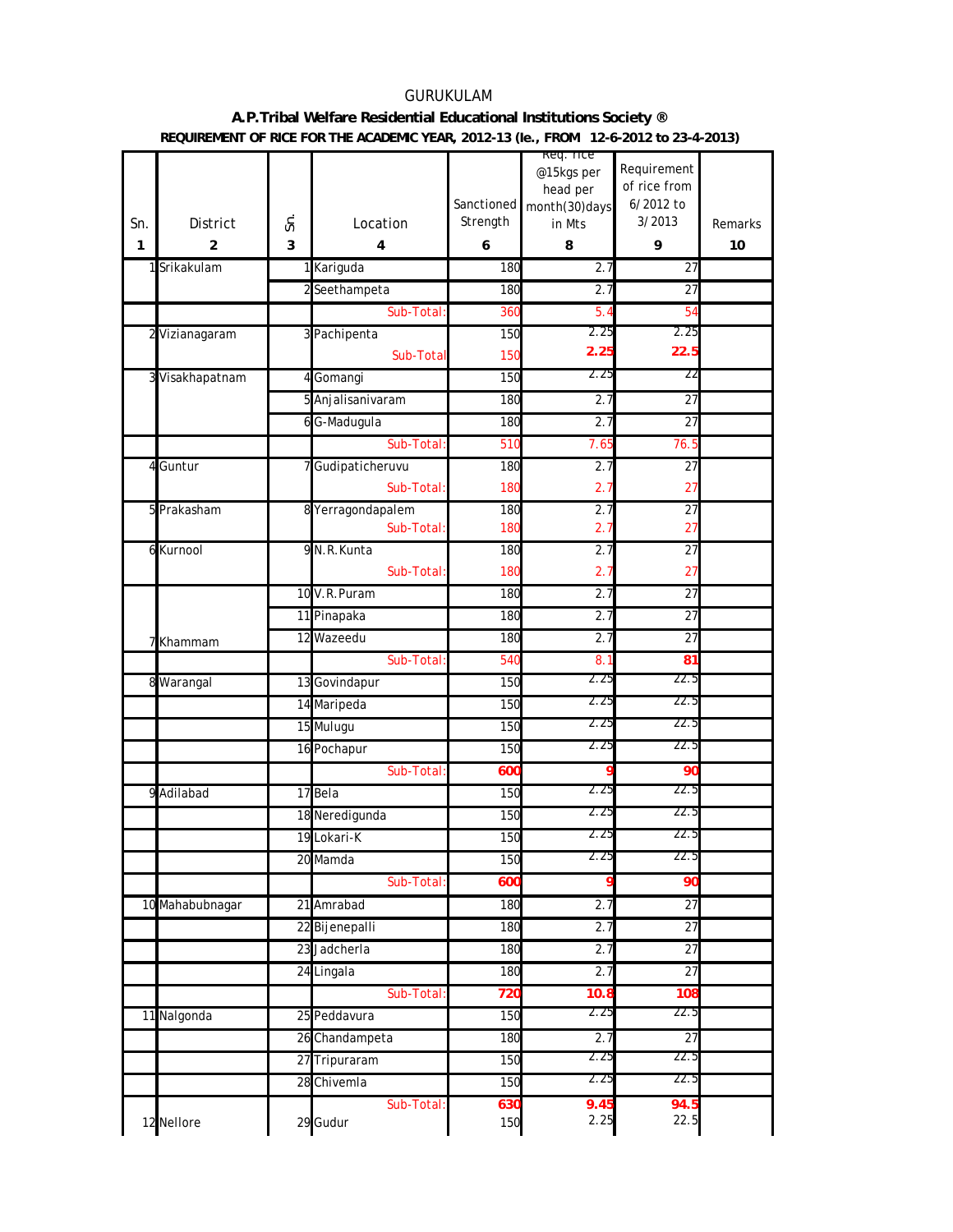|               | Sub-Total:          | 150  | 2.25   | 22.5   |  |
|---------------|---------------------|------|--------|--------|--|
| 13 Karimnagar | 30 Dharmaram        | 150  | 2.25   | 22.5   |  |
|               | 31 Mallapur         | 150  | 2.25   | 22.5   |  |
|               | 32 Oddilingapur     | 150  | 2.25   | 22.5   |  |
|               | Sub-Total:          | 450  | 6.75   | 67.5   |  |
| 14 Nizamabad  | 33 Machareddy       | 150  | 2.25   | 22.5   |  |
|               | 34 Makloor          | 150  | 2.25   | 22.5   |  |
|               | 35 Nachupalli       | 150  | 2.25   | 22.5   |  |
|               | Sub-Total:          | 450  | 6.75   | 67.5   |  |
| 15 Rangareddy | 36 Gandeed          | 180  | 2.7    | 27     |  |
|               | 37 Rangapur         | 180  | 2.7    | 27     |  |
|               | Sub-Total:          | 360  | 5.4    | 54     |  |
| 16 Medak      | 38 Kalher           | 180  | 2.7    | 27     |  |
|               | 39 Kowdepalli       | 180  | 2.7    | 27     |  |
|               | 40 Medak            | 180  | 2.7    | 27     |  |
|               | Sub-Total:          | 540  | 8.1    | 81     |  |
| 17 Kadapa     | 41 Rly.Kodur        | 210  | 3.15   | 31.5   |  |
|               | Sub-Total:          | 210  | 3.15   | 31.5   |  |
|               | <b>Grand Total:</b> | 6810 | 102.15 | 1021.5 |  |

 Sd/- Secretary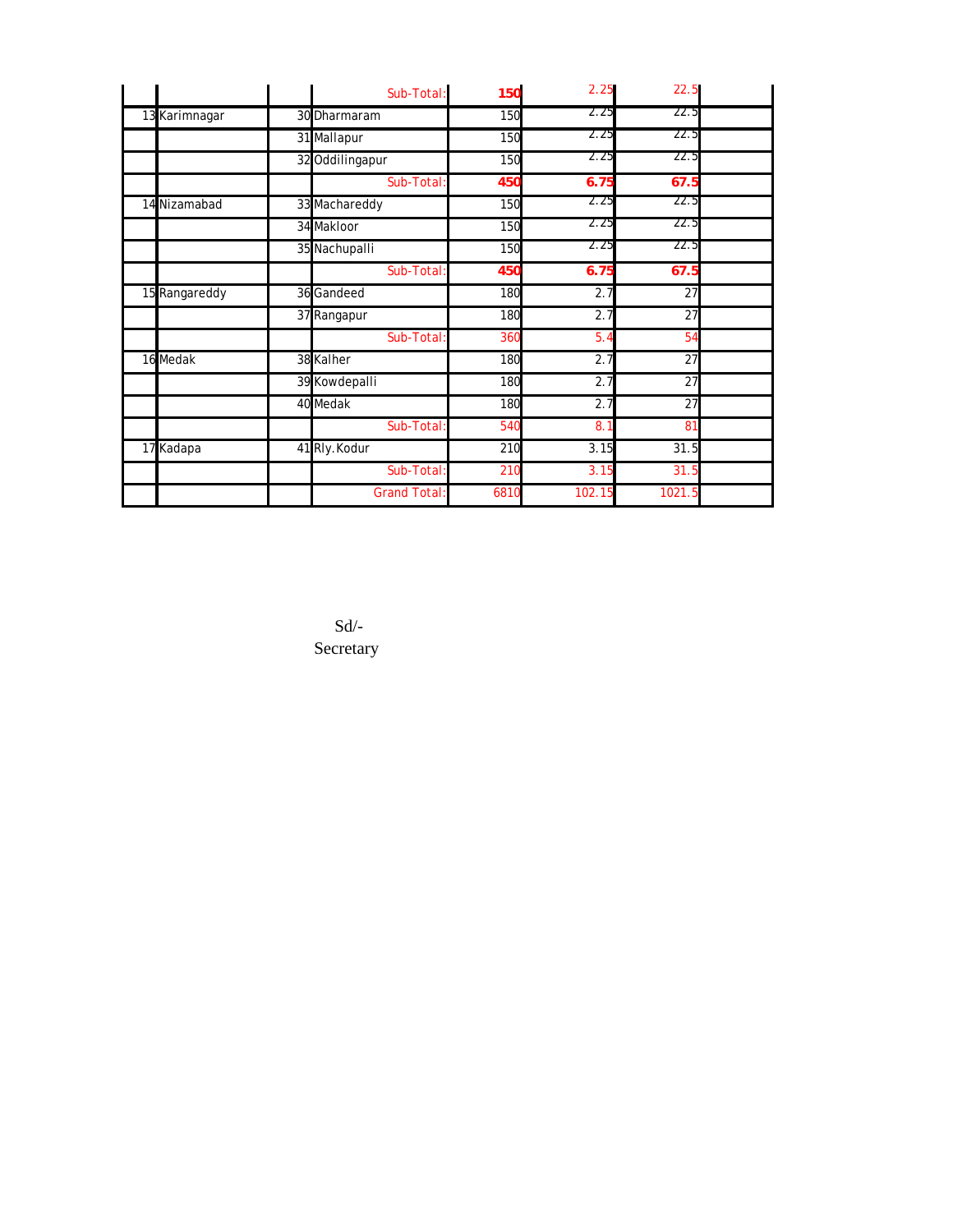# **GURUKULAM K.G.B.V.S C.S. RICE REQUIREMENT OF RICE FOR THE YEAR 2012-13**

| SI.<br>No.     | <b>District</b> | K.G.B.V.'s        | Sanc. Stgh | <b>Requirement of Rice</b><br>@ 15 kgs per head<br>per month [(30)<br>days] in MTs | Requirement of Rice @<br>15 kgs per head per<br>month for 10 months<br>(June'12 to March'13) in<br><b>MTs</b> |
|----------------|-----------------|-------------------|------------|------------------------------------------------------------------------------------|---------------------------------------------------------------------------------------------------------------|
| 1              |                 | Patapatnam        | 200        | 3.00                                                                               | 30.00                                                                                                         |
| $\overline{2}$ | Srikakulam      | Meliaputti        | 200        | 3.00                                                                               | 30.00                                                                                                         |
| 3              |                 | Seethampeta       | 200        | 3.00                                                                               | 30.00                                                                                                         |
|                |                 | Sub Total         | 600        | 9.00                                                                               | 90.00                                                                                                         |
| 4              |                 | G.L.Puram         | 200        | 3.00                                                                               | 30.00                                                                                                         |
| 5              |                 | Makkuva           | 200        | 3.00                                                                               | 30.00                                                                                                         |
| 6              | Vizianagaram    | Komarada          | 200        | 3.00                                                                               | 30.00                                                                                                         |
| 7              |                 | Mentada           | 200        | 3.00                                                                               | 30.00                                                                                                         |
| 8              |                 | Pachipenta        | 200        | 3.00                                                                               | 30.00                                                                                                         |
|                |                 | Sub Total         | 1000       | 15.00                                                                              | 150.00                                                                                                        |
| 9              |                 | Paderu            | 200        | 3.00                                                                               | 30.00                                                                                                         |
| 10             |                 | Arakuvalley       | 200        | 3.00                                                                               | 30.00                                                                                                         |
| 11             |                 | Chintapally       | 200        | 3.00                                                                               | 30.00                                                                                                         |
| 12             | Visakhapatnm    | G.Madugula        | 200        | 3.00                                                                               | 30.00                                                                                                         |
| 13             |                 | Dumbriguda        | 200        | 3.00                                                                               | 30.00                                                                                                         |
| 14             |                 | Ananthagiri       | 200        | 3.00                                                                               | 30.00                                                                                                         |
| 15             |                 | G.K Veedi         | 200        | 3.00                                                                               | 30.00                                                                                                         |
| 16             |                 | Pedabylu          | 200        | 3.00                                                                               | 30.00                                                                                                         |
|                |                 | Sub Total         | 1600       | 24.00                                                                              | 240.00                                                                                                        |
| 17             |                 | Bollapally        | 200        | 3.00                                                                               | 30.00                                                                                                         |
| 18             | Guntur          | Macherla          | 200        | 3.00                                                                               | 30.00                                                                                                         |
| 19             |                 | Durgi             | 200        | 3.00                                                                               | 30.00                                                                                                         |
| 20             |                 | Veldurthi         | 200        | 3.00                                                                               | 30.00                                                                                                         |
|                |                 | Sub Total         | 800        | 12.00                                                                              | 120.00                                                                                                        |
| 21             |                 | Ardhaveedu        | 200        | 3.00                                                                               | 30.00                                                                                                         |
| 22             | Prakasam        | Y.Palem           | 200        | 3.00                                                                               | 30.00                                                                                                         |
| 23             |                 | Pullalacheruvu    | 200        | 3.00                                                                               | 30.00                                                                                                         |
|                |                 | Sub Total         | 600        | 9.00                                                                               | 90.00                                                                                                         |
| 24             |                 | Kalakada          | 200        | 3.00                                                                               | 30.00                                                                                                         |
| 25             | Chittoor        | Santhipuram       | 200        | 3.00                                                                               | 30.00                                                                                                         |
| 26             |                 | M.cheruvu         | 200        | 3.00                                                                               | 30.00                                                                                                         |
|                |                 | Sub Total         | 600        | 9.00                                                                               | 90.00                                                                                                         |
| 27             |                 | Kothapally        | 200        | 3.00                                                                               | 30.00                                                                                                         |
| 28             |                 | Mahanandi         | 200        | 3.00                                                                               | 30.00                                                                                                         |
| 29             |                 | Chagalamarri      | 200        | 3.00                                                                               | 30.00                                                                                                         |
| 30             | Kurnool         | Gonegandla        | 200        | 3.00                                                                               | 30.00                                                                                                         |
| 31             |                 | <b>B.Atmakuru</b> | 200        | 3.00                                                                               | 30.00                                                                                                         |
| 32             |                 | Tuggali           | 200        | 3.00                                                                               | 30.00                                                                                                         |
| 33             |                 | Chippagiri        | 200        | 3.00                                                                               | 30.00                                                                                                         |
| 34             |                 | Uyyalawada        | 200        | 3.00                                                                               | 30.00                                                                                                         |
|                |                 | Sub Total         | 1600       | 24.00                                                                              | 240.00                                                                                                        |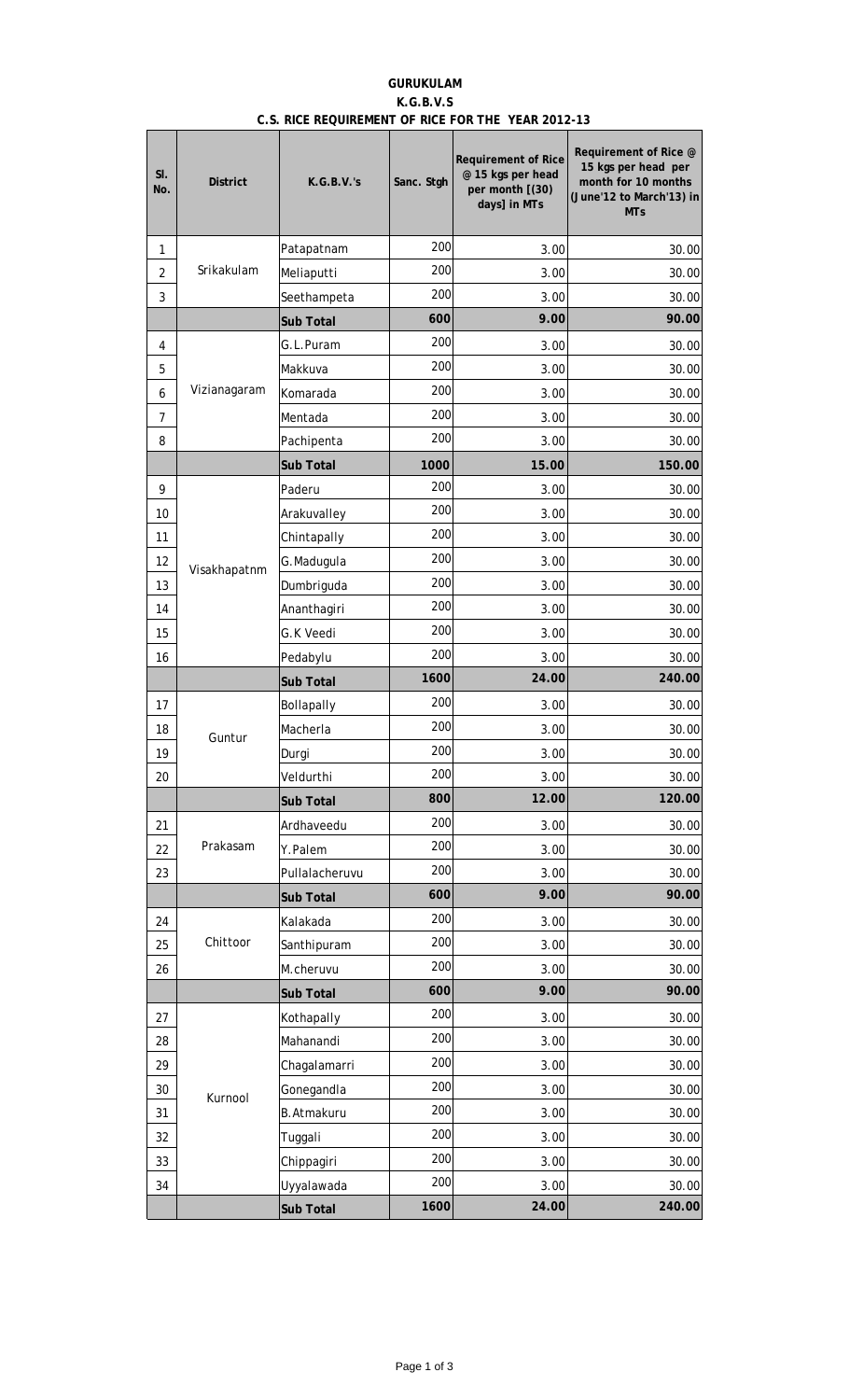| SI.<br>No. | <b>District</b> | K.G.B.V.'s      | Sanc. Stgh | <b>Requirement of Rice</b><br>@ 15 kgs per head<br>per month [(30)<br>days] in MTs | Requirement of Rice @<br>15 kgs per head per<br>month for 10 months<br>(June'12 to March'13) in<br><b>MTs</b> |
|------------|-----------------|-----------------|------------|------------------------------------------------------------------------------------|---------------------------------------------------------------------------------------------------------------|
| 35         |                 | Tekulapally     | 200        | 3.00                                                                               | 30.00                                                                                                         |
| 36         |                 | Dummagudem      | 200        | 3.00                                                                               | 30.00                                                                                                         |
| 37         |                 | Garla           | 200        | 3.00                                                                               | 30.00                                                                                                         |
| 38         |                 | V.R.Puram       | 200        | 3.00                                                                               | 30.00                                                                                                         |
| 39         | Khammam         | Bayyaram        | 200        | 3.00                                                                               | 30.00                                                                                                         |
| 40         |                 | Gundala         | 200        | 3.00                                                                               | 30.00                                                                                                         |
| 41         |                 | Chintoor        | 200        | 3.00                                                                               | 30.00                                                                                                         |
| 42         |                 | Velairpadu      | 200        | 3.00                                                                               | 30.00                                                                                                         |
|            |                 | Sub Total       | 1600       | 24.00                                                                              | 240.00                                                                                                        |
| 43         |                 | Nallikoduru     | 200        | 3.00                                                                               | 30.00                                                                                                         |
| 44         |                 | Eturunagaram    | 200        | 3.00                                                                               | 30.00                                                                                                         |
| 45         |                 | Nekkonda        | 200        | 3.00                                                                               | 30.00                                                                                                         |
| 46         | Warangal        | Devaruppala     | 200        | 3.00                                                                               | 30.00                                                                                                         |
| 47         |                 | Torror          | 200        | 3.00                                                                               | 30.00                                                                                                         |
| 48         |                 | Gudur           | 200        | 3.00                                                                               | 30.00                                                                                                         |
| 49         |                 | Raiparthy       | 200        | 3.00                                                                               | 30.00                                                                                                         |
|            |                 | Sub Total       | 1400       | 21.00                                                                              | 210.00                                                                                                        |
| 50         |                 | Tiryani         | 200        | 3.00                                                                               | 30.00                                                                                                         |
| 51         |                 | Dandepally      | 200        | 3.00                                                                               | 30.00                                                                                                         |
| 52         |                 | Boath           | 200        | 3.00                                                                               | 30.00                                                                                                         |
| 53         |                 | Khanapur        | 200        | 3.00                                                                               | 30.00                                                                                                         |
| 54         |                 | Utnoor          | 200        | 3.00                                                                               | 30.00                                                                                                         |
| 55         |                 | Narnoor         | 200        | 3.00                                                                               | 30.00                                                                                                         |
| 56         | Adilabad        | Indaravelli     | 200        | 3.00                                                                               | 30.00                                                                                                         |
| 57         |                 | Jainad          | 200        | 3.00                                                                               | 30.00                                                                                                         |
| 58         |                 | Thamsi          | 200        | 3.00                                                                               | 30.00                                                                                                         |
| 59         |                 | Kadham          | 200        | 3.00                                                                               | 30.00                                                                                                         |
| 60         |                 | Kerameri        | 200        | 3.00                                                                               | 30.00                                                                                                         |
| 61         |                 | kouthala        | 200        | 3.00                                                                               | 30.00                                                                                                         |
| 62         |                 | Sirpur          | 200        | 3.00                                                                               | 30.00                                                                                                         |
|            |                 | Sub Total       | 2600       | 39.00                                                                              | 390.00                                                                                                        |
| 63         |                 | Husnabad        | 200        | 3.00                                                                               | 30.00                                                                                                         |
| 64         | Karimnagar      | Gambhiraopet    | 200        | 3.00                                                                               | 30.00                                                                                                         |
|            |                 | Sub Total       | 400        | 6.00                                                                               | 60.00                                                                                                         |
| 65         |                 | Bommaraspet     | 200        | 3.00                                                                               | 30.00                                                                                                         |
| 66         |                 | Tallakondapally | 200        | 3.00                                                                               | 30.00                                                                                                         |
| 67         |                 | Amangal         | 200        | 3.00                                                                               | 30.00                                                                                                         |
| 68         |                 | Balamoor        | 200        | 3.00                                                                               | 30.00                                                                                                         |
| 69         | Mahabubnagar    | Midjil          | 200        | 3.00                                                                               | 30.00                                                                                                         |
| 70         |                 | Maddur          | 200        | 3.00                                                                               | 30.00                                                                                                         |
| 71         |                 | Vangur          | 200        | 3.00                                                                               | 30.00                                                                                                         |
| 72         |                 | Hanvada         | 200        | 3.00                                                                               | 30.00                                                                                                         |
|            |                 | Sub Total       | 1600       | 24.00                                                                              | 240.00                                                                                                        |